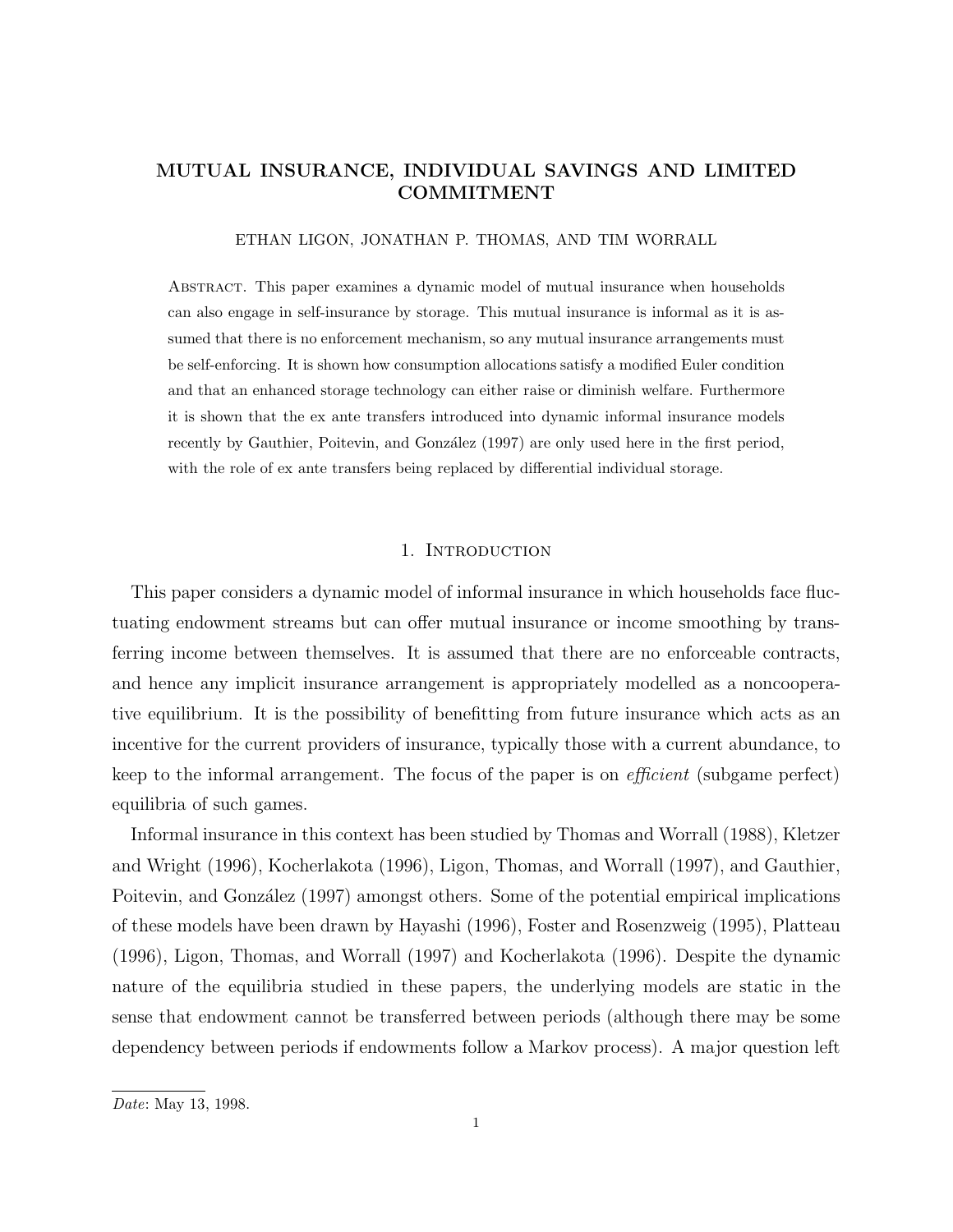unanswered is whether the results are robust to the introduction of intertemporal substitution possibilities, such as would be provided by intertemporal production, storage, or access to an external credit market. As a first step towards answering this question, we introduce a linear intertemporal production/storage technology. Formally the model becomes a dynamic game, in which the state variable is the capital stock or savings of the households.

Intertemporal substitution technologies, assumed available to each household, imply that households are less reliant on others for insurance purposes, since self-insurance is now possible (i.e., save in good years and dissave in bad ones). On the other hand, the group of households as a whole can now self-insure, and thus smooth aggregate shocks over time. One of the questions which we look at below, after outlining the model in Section 2, is whether the introduction of a storage technology is necessarily welfare improving. In Section 3, we find that in fact the welfare effects of storage are ambiguous. It is possible that the higher utility from self-insurance implies that mutual insurance is more difficult to sustain; a household which could transfer income to another facing a bad shock may prefer instead to remain in autarky, and this reduction of mutual insurance due to the introduction of storage can outweigh the beneficial effects.

A second question concerns the dynamics of consumption. We show that the usual Euler equation characterising consumption growth is modified by a term reflecting the effect that a household's saving has on its temptation to deviate from the equilibrium in the following period, assuming that it consumes this extra unit. The sign of this term depends in each state on whether the equilibrium consumption level exceeds or is less than autarky consumption. A third issue that we investigate relates to the question of whether ex ante transfers, that is to say transfers made at the beginning of a period before the current shock is known, are beneficial in improving risk sharing. Without storage, Gauthier, Poitevin, and González (1997) show that such transfers are beneficial. In our framework, it turns out that storage can accomplish the same effect as ex ante transfers, and consequently the possibility of ex ante transfers does not enhance the set of equilibria.

A second major task of this paper is to develop a computational approach to solve dynamic limited commitment models of the type considered here. This we do in Section 4 of the paper. In addition, Section 5 discusses a number of computed examples meant to illustrate the properties of the model. An interesting feature of the examples is that they show that, if there is to be storage, the household which receives most surplus from mutual insurance will store the most. This makes good sense, as storage increases the autarky utility, and a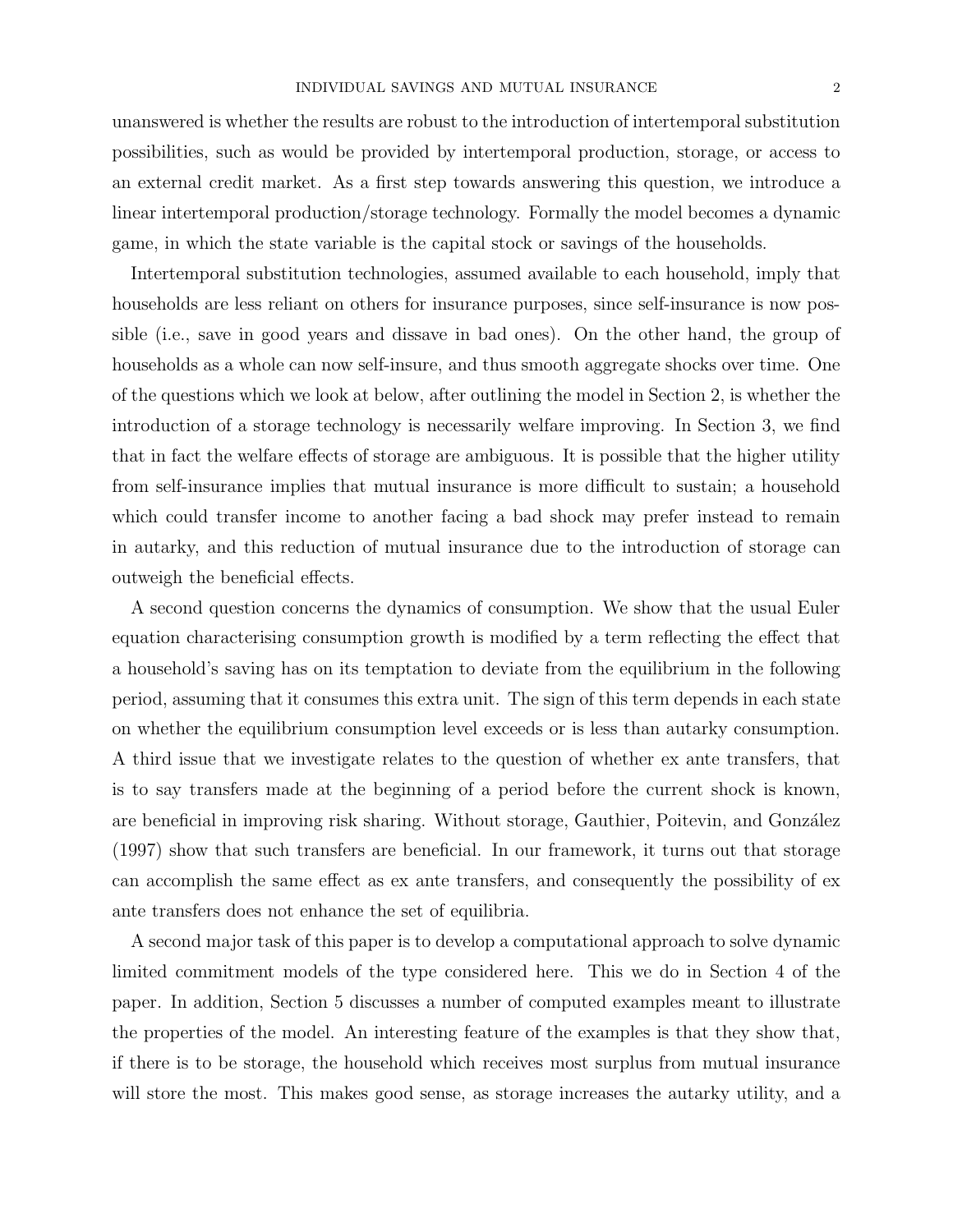household which anticipated small returns from the relationship would be more inclined to renege. The examples also illustrate the welfare properties of our model and address the issue of ex ante transfers.

## 2. The Model

Suppose that there is a finite set of households H where  $\mathcal{H} = \{1, \ldots, H\}$  and  $H \geq 2$ . Each period  $t = 1, 2, \ldots$ , household i receives an income  $y_s^i > 0$  of a single good, where s is the state of nature drawn from a finite set  $S = \{1, \ldots, S\}$  with  $S \geq 2$ . It is assumed that the state of nature follows a Markov process with the probability of transition from state s to state r given by  $\pi_{sr}$ , and we assume that  $\pi_{sr} > 0$  for all r and s.<sup>1</sup> We assume that there is some initial distribution over period 1 states r given by  $\pi_r^0$ . This formalisation includes as a special case an identical and independent distribution over the possible states of nature  $(\pi_{sr}$  is independent of s).

Each household i has access to a linear storage technology which allows it have one unit of the good available at the beginning of  $t+1$  if  $\rho$  units are stored at the end of t, where  $\rho > 0$ . The level of stocks available to household i at the beginning of period t is denoted  $k^{i}(t)$ where  $k^{i}(1) \geq 0$  is given. We shall impose the condition that  $k^{i}(t) \geq 0$  for all  $t = 1, 2, \ldots$  If  $\rho = \infty$ , then no storage is possible. If  $\rho > 1$ , then the good stored is subject to depreciation. If  $\rho < 1$ , this technology may also be interpreted as access to a simple credit market with a positive interest rate, where borrowing is excluded (a translation of origin would allow borrowing subject to a credit constraint to be studied).<sup>2</sup>

Household  $i$  has a twice continuously differentiable Bernoulli utility of consumption function  $u_i(c^i)$ , where  $c^i$  is consumption. It is assumed that  $c^i \geq 0$ . Households are risk averse, with  $u_i'(c^i) > 0$ ,  $u_i''(c^i) < 0$  for all  $c^i > 0$ . Households are infinitely lived, discount the future with common discount factor  $\delta$ , and are expected utility maximisers. We assume that if  $\rho < \delta$  then each  $u_i(\cdot)$  is bounded above in order to ensure boundedness of discounted utilities.

We briefly describe the autarky problem facing household  $i$  excluded from mutual insurance. In each period t, having observed the current state s, she has  $z_s^i(t) = k^i(t) + y_s^i(t)$  total resources available. She then chooses consumption  $c^{i}(t)$ , and stores the remainder. We let

<sup>1</sup>Nothing important depends on this assumption that all transition probabilities are positive.

<sup>2</sup>If the return on each unit stored can be made state-contingent, contrary to our assumption, then an argument given by Bulow and Rogoff (1989) shows that at some point at least one household will prefer autarky and therefore only autarky is sustainable.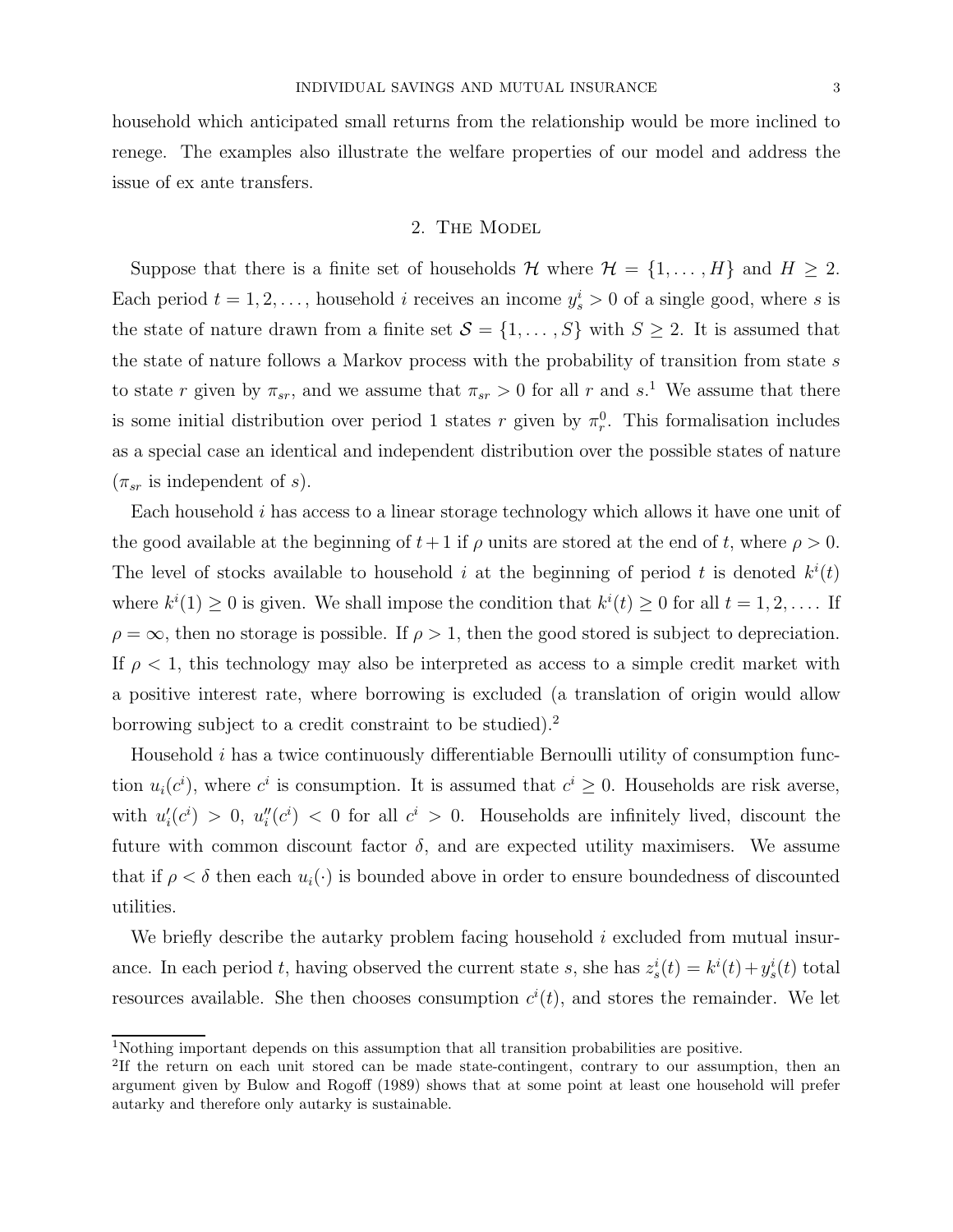$Z_s^i(z_s^i(t))$  denote the autarky utility of household i in state s if its resources available at the beginning of the period is  $z_s^i(t)$ . It represents the utility available from self-insurance only and can be recursively formulated as

$$
(1) \quad Z_s^i(z_s^i(t)) = \max_{k^i(t+1)\geq 0} \left\{ (u_i(z_s^i(t) - \rho k^i(t+1)) + \delta \sum_{r=1}^S \pi_{sr}(Z_r^i(k^i(t+1) + y_r^i(t+1))) \right\}.
$$

It is well known that the autarky value function in (1) inherits the properties of the Bernoulli utility function. It is increasing, differentiable and strictly concave and denoting autarky consumption by  $\hat{c}_s^i(z_s^i(t))$ , it satisfies the envelope condition

(2) 
$$
\frac{\partial Z_s^i(z_s^i(t))}{\partial z_s^i(t)} = u'_i(\hat{c}_s^i(z_s^i(t))).
$$

Moreover, it is straightforward to show that it is decreasing in  $\rho$ .

In general, however, each household can make and receive transfers from other households after the current state is known, and before consumption is realised allowing a potential Pareto improvement. The precise timing and strategic possibilities are as follows. At date t, each household is aware of the previous history of shocks and all past moves of other households, and also the state of the world, s, occurring at date t. The total resources of household *i* at this point are  $z_s^i(t)$ . Household *i* then chooses a transfer  $\tau^{ij} \geq 0$  to be made to each other household  $j \neq i$ . Simultaneously, household i specifies a consumption level  $c^i \geq 0$ . At the same time, each household k must specify the "acceptable" transfers,  $(\tau_{(k)}^{ij})_{i \neq k}$ , and consumption levels,  $c^i_{(k)}$ , of each other household  $i \neq k$ . The interpretation of these is that they are the levels agreed according to some implicit arrangement. Next, a "transfer mechanism" allocates transfers and consumptions as specified by the household concerned, given that each household acts according to the "acceptable" specifications given by the other households, that is, provided both

(3) 
$$
c^i = c^i_{(k)} \qquad \forall i, k \in \mathcal{H} \quad \text{with} \quad i \neq k
$$

(4) 
$$
\tau^{ij} = \tau^{ij}_{(k)} \quad \forall i, j, k \in \mathcal{H} \quad \text{with} \quad i \neq j, k
$$

and provided that the transfer allocation is feasible. This requires that no household i's net transfer to others exceeds her resources  $z_s^i(t)$ , and that end of period storage,  $z_s^i(t)$  +  $\sum_{j\neq i}(\tau^{ji}-\tau^{ij})-c^i$  is non-negative. If these conditions are satisfied, then transfers are made, and consumption is realised. If either (3), (4) or feasibility fails, then no transfers are made and each household is given a subsequent move at which she chooses consumption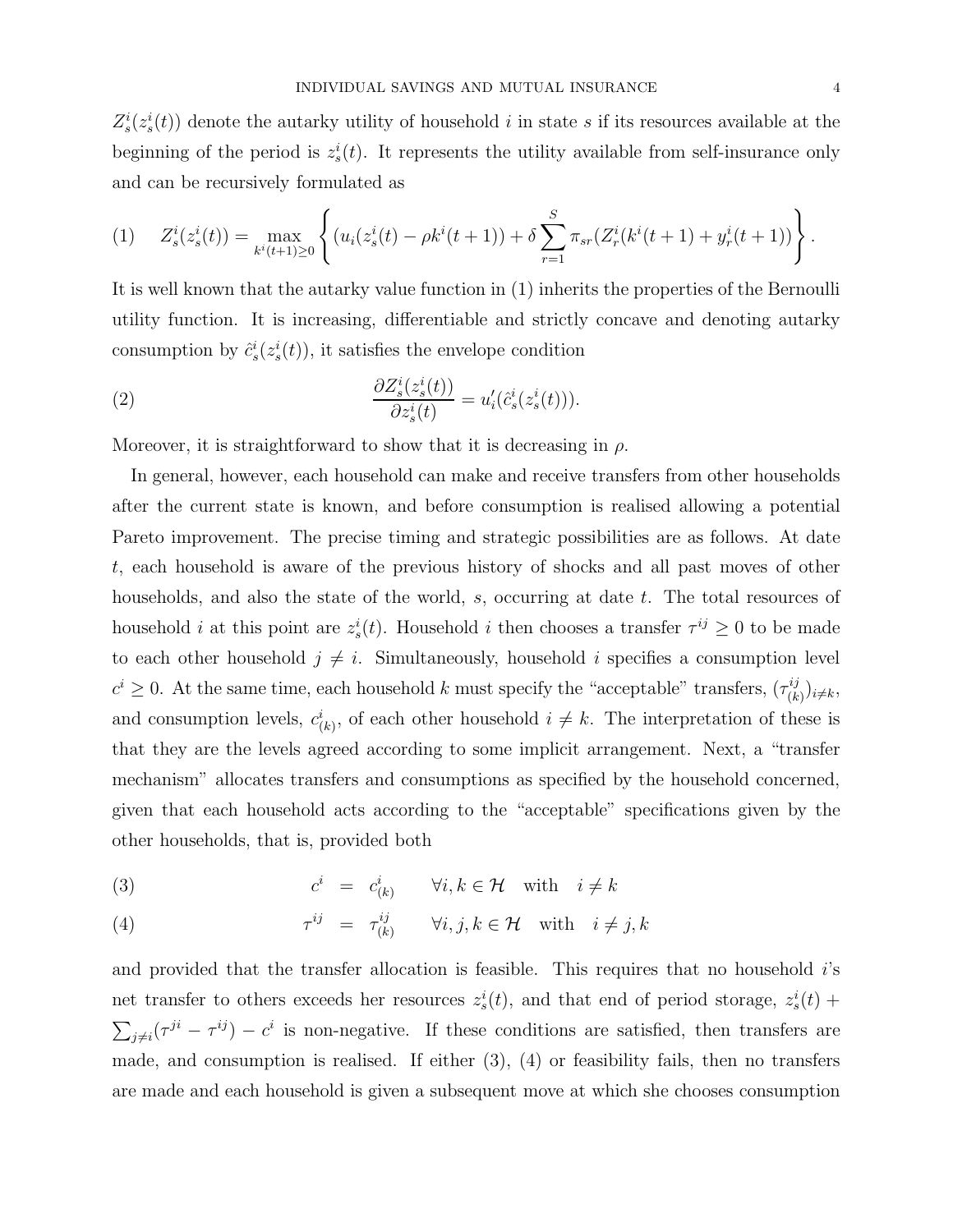unilaterally. Pure strategies can now be defined in the obvious way for this repeated extensive form game with "almost perfect information". In this part of the paper we restrict attention to equilibria in pure strategies only. In the computation section, to avoid nonconvexities, a randomization device will be introduced to the framework.

An interpretation of the transfer mechanism is that households gather at the transfer/consumption stage. There is an implicit understanding of what transfers and consumption levels should be (given by the common "acceptable" levels). If any household deviates from the specified transfers or consumption level, the entire agreement fails and households are left in autarky for that period. An important feature of this mechanism is that a household cannot take a positive transfer from other households and then deviate from the implicitly agreed consumption (and hence saving) level. The idea is that if a household engages in the transfers, she is under social pressure to conform at the consumption level, for example because she is in the same location as the other households.<sup>3</sup> The household always has the option of staying out of the mechanism altogether (captured, for example, by choosing all transfers to other households at zero and consumption at the desired autarkic level).<sup>4</sup> An alternative approach would be to suppose that storage is communally held. This may be appropriate in some village economy contexts, where an authority, such as the local priest, controls the store. This would primarily change the payoff a household could achieve from deviation since access to the store could be denied, ruling out any self insurance.

In order to identify *pure-strategy subgame perfect equilibria*, the following observations can be made. First, an optimal punishment is the minmax punishment of a mutual reversion to autarky (implemented by specifying zero transfers each period). This is clearly subgame perfect. In other words, failure to abide by the implicit insurance arrangement leads to exclusion from all future communal insurance. Secondly, it is only necessary to consider the net aggregate transfer—as opposed to all the bilateral transfers—to or from each household in determining whether a strategy combination is in equilibrium, since this is all that matters

<sup>3</sup>Conceptually it may be preferable to allow a household to take a (possibly positive) transfer and then renege at the consumption/storage stage. Indeed, this would eliminate the need for the above described mechanism involving the specification of "acceptable" transfers and consumption levels. It would, however, considerably complicate the characterisation (and computation) of efficient equilibria which is developed below, as it would add a second decision point within each period at which deviation incentives have to be checked.

<sup>4</sup>A single household can nullify the entire mechanism. Because we are looking at Nash equilibria, this assumption is unimportant. Were we to consider coalitional deviations, it would be appropriate to refine the mechanism to allow coalitions to carry out transfers independently of non-coalition members. An analysis of coalitional deviations in an informal insurance context is considered by Fafchamps (1995).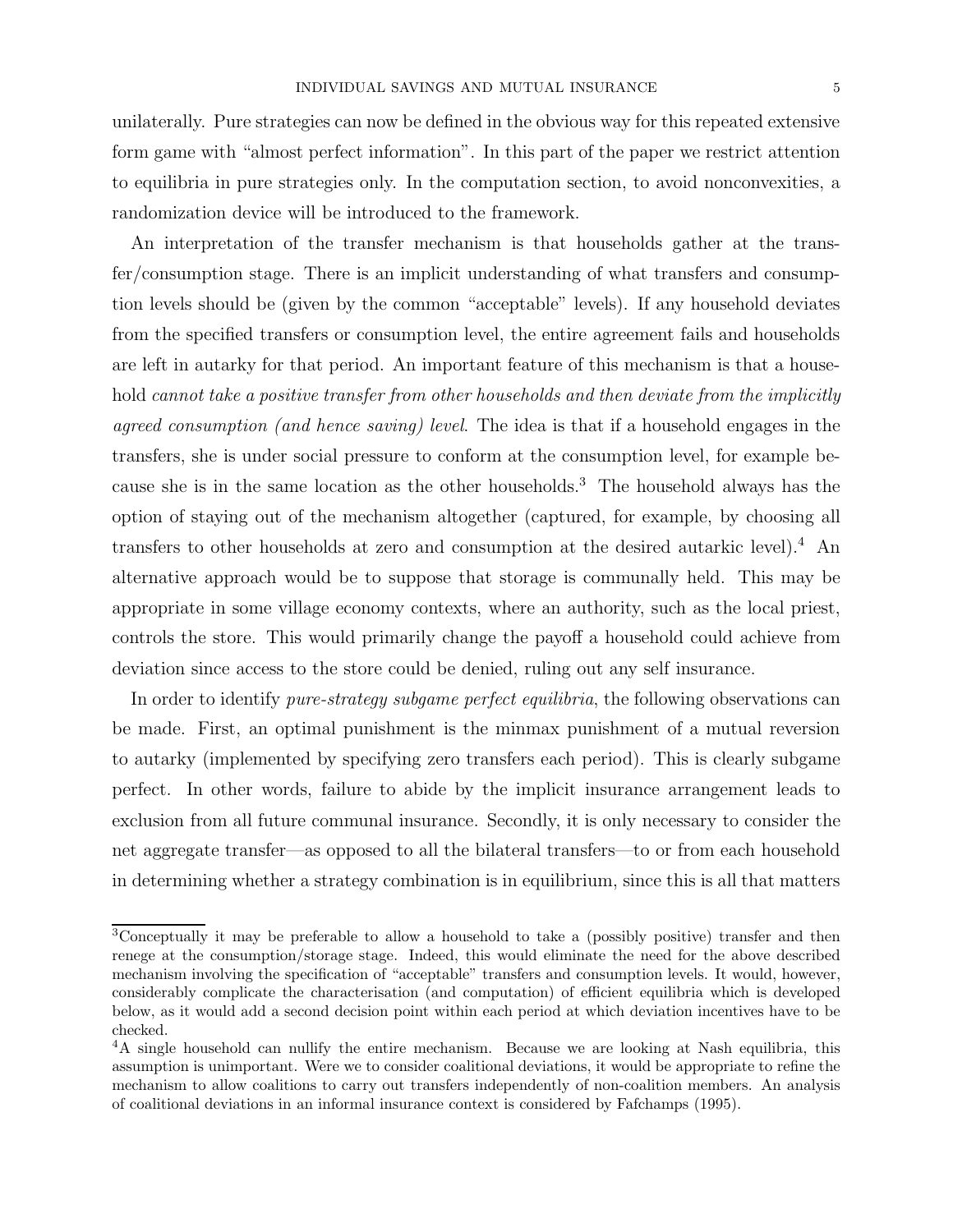to an individual household when considering a deviation (the above mechanism, in particular, does not allow a household to take in transfers from other households and renege on her own transfers to others).

Before turning to *efficient* outcome paths we start with a characterization of any purestrategy equilibrium outcome path. Note that any outcome path can be described by a mapping from histories of exogenous shocks to actions (transfers/consumption levels). Specifically, let  $s_t$  be the state of the world occurring at date t. An outcome path will specify for every date t and for each history of states up to and including date t,  $h_t = (s_1, s_2, \ldots, s_t)$ , and each household *i*, a net transfer  $\tau^{i}(h_t) := \sum_{j \neq i} (\tau^{ij}(h_t) - \tau^{ji}(h_t))$  to be made by household *i* to all other households (a negative transfer signifying a transfer in the opposite direction), where  $\tau^{ij}(h_t)$  denotes the realised transfer from i to j at t after  $h_t$  (zero whenever (3), (4) or feasibility fail). Likewise it will specify a consumption level  $c^{i}(h_t)$  (as determined by either the transfer mechanism or a subsequent consumption decision). Notice that by construction  $\sum_i \tau^i(h_t) = 0$ . Let us define  $U_t^i(h_t)$  to be the expected discounted utility of household i from the outcome path from period t onwards, discounted to period t, if history  $h_t = (h_{t-1}, s_t)$ occurs up to period t (i.e., when the current state  $s_t$  is known):<sup>5</sup>

(5) 
$$
U_t^i(h_t) = u^i(c^i(h_t)) + \mathbb{E}\left[\sum_{n=t+1}^{\infty} \delta^{n-t} u(c^i(h_n)) | h_t\right],
$$

where E denotes expectation. Then household  $i$  will have no incentive to deviate from the equilibrium path if the following *sustainability constraint* holds at each date t after every history  $h_t$ ,

(6) 
$$
U_t^i(h_t) \geq Z_{s_t}^i(k^i(h_{t-1}) + y_{s_t}^i),
$$

where  $Z_{s_t}^i(k^i(h_{t-1})+y_{s_t}^i)$  is the continuation autarky utility for household i, from t onwards, discounted to period t, on the assumption she had followed the equilibrium up to  $t-1$  (and hence has resources  $k^{i}(h_{t-1}) + y_{s_t}^{i}$  at t where  $k^{i}(h_{t-1})$  is the beginning of period t storage on the equilibrium path). If (6) holds for all i and all  $h_t$ , then the outcome path corresponds to an equilibrium.

Within the class of equilibrium outcome paths, we shall characterise the *constrained effi*cient outcome paths, those which are not Pareto-dominated by any other sustainable outcome path. A straightforward dynamic programming procedure can be followed. This relies

<sup>&</sup>lt;sup>5</sup>For period 1,  $h_{t-1}$  is the empty set.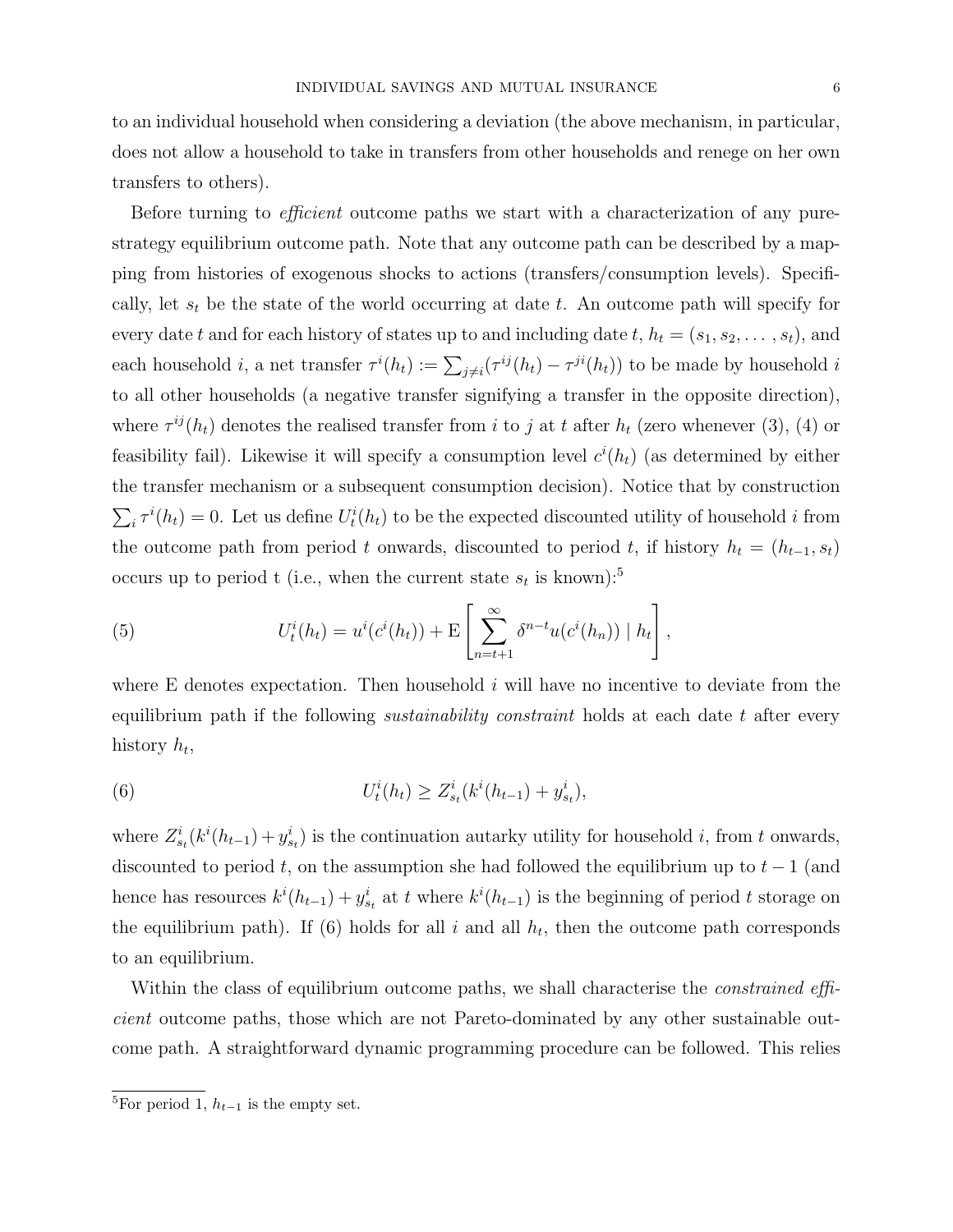on two key facts. First, the Markov structure implies that the problem of finding an efficient continuation path is the same at any date at which the same state of nature occurs and storage is the same. Secondly, an efficient path must, after any history, have an efficient continuation path. The reason why all continuation paths should be efficient is simply that all constraints are (at least weakly) relaxed by moving from an inefficient path to a Pareto dominating continuation path that satisfies the sustainability conditions—such a move will make the overall path Pareto superior to the original one. This dynamic programming problem is similar in structure to that analysed by Thomas and Worrall (1988) amongst others. Similar arguments can be applied in the current context.

A key difference in the current paper is the existence and evolution of storage. The levels of individual storage evolve according to the following state equations:

(7) 
$$
k^{i}(t+1) = (1/\rho)(z_{s}^{i}(t) - \tau_{s}^{i}(t) - c_{s}^{i}(t)) \quad \forall i \neq H
$$

(8) 
$$
k^{H}(t+1) = (1/\rho)(z_s^{H}(t) + \sum_{i=1}^{H-1} \tau_s^{i}(t) - c_s^{H}(t))
$$

Using equation (7) to eliminate  $\tau_s^i(t)$  in equation (8) shows that

(9) 
$$
c_s^H(t) = z_s(t) - \rho k(t+1) - \sum_{i=1}^{H-1} c_s^i(t)
$$

where  $k(t) = \sum_{i=1}^{H} k^{i}(t)$  denotes the aggregate level of storage at the beginning of date t and where  $z_s(t) = k(t) + \sum_{i=1}^{H} y_s^i(t)$  is the total resources available at date t in state s.

From this and the Markov structure of incomes, and because each of the sustainability constraints are forward looking, the set of equilibrium continuation paths depends only on the current state and level of resources available in that state. Viewed in utility space, the Pareto frontier relating the discounted continuation utility of household H to that of the other households at any date  $t$  and given the current state  $s$  depends only on the current state and total resources available at that date in that state. We set up the programming problem at date t so that the current state is s, and target utilities  $U_s^i(t)$  are given (for all  $i \neq H$ , as are beginning of period resource levels  $z_s(t)$ . We shall use r to index the state in the following period. Choice variables are consumptions  $c_s^i(t)$  for each household  $i \neq H$ , the continuation utilities  $U_r^i(t+1)$  for each possible state r in the next period and each household  $i \neq H$  and the beginning-of-next-period levels of storage  $k^{i}(t+1)$  for each household. The level of consumption for household  $H$  is determined by equation (9). The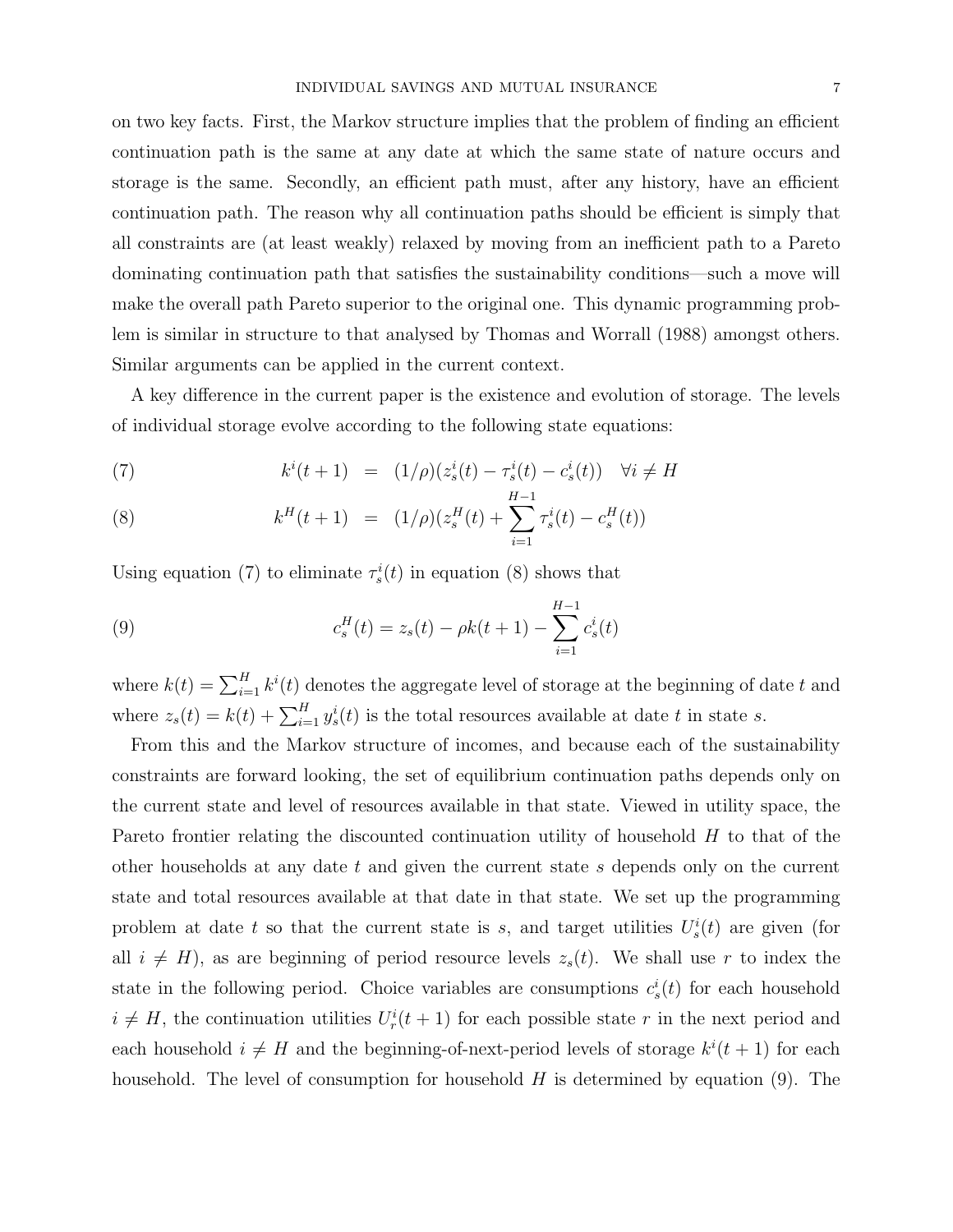value function for household  $H$  can now be written to depend on the current target utilities and the current resource:  $U_s^H(U_s^1(t),\ldots,U_s^{H-1}(t);z_s(t))$ . To simplify the presentation, we assume that  $\lim_{c \to 0+} u_i(c^i) = -\infty$ , which allows us to disregard the non-negativity constraint on consumption. The dynamic programming problem is

$$
U_s^H(U_s^1(t),...,U_s^{H-1}(t);z_s(t)) = \max_{\substack{((c_s^i(t)),(U_r^i(t+1))_{r=1}^S,\\(k^i(t+1))_{t=1}^H}} u_H\left(z_s(t) - \rho k(t+1) - \sum_{i=1}^{H-1} c_s^i(t)\right)
$$

$$
+ \delta \sum_{r=1}^S \pi_{sr} U_r^H(U_r^1(t+1),...,U_r^{H-1}(t+1);k(t+1)+y_r(t+1))
$$

where  $k(t+1) = \sum_{i=1}^{H} k^{i}(t+1)$  subject to the following constraints,

(10) 
$$
\lambda_s^i(t): \qquad u_i(c_s^i(t)) + \delta \sum_{r=1}^S \pi_{sr} U_r^i(t+1) \ge U_s^i(t) \quad \forall i \ne H
$$

(11) 
$$
\delta \pi_{sr} \phi_r^i(t+1): U_r^i(t+1) \ge Z_r^i(k^i(t+1) + y_r^i(t+1)) \quad \forall r \in \mathcal{S} \quad \forall i \ne H
$$

$$
\delta \pi_{sr} \phi_r^H(t) : \qquad U_r^H(U_r^1(t+1), \dots, U_r^{H-1}(t+1); k(t+1) + y_r(t+1))
$$

(12) 
$$
\geq Z_r^H(k^H(t+1) + y_r^H(t+1)) \quad \forall r \in \mathcal{S}
$$

(13) 
$$
\omega^{i}(t+1): \qquad k^{i}(t+1) \geq 0 \quad \forall i \in \mathcal{H}
$$

Equation (10) represents the promise keeping constraints which show that each household must at least be given the level of expected discounted utility already promised. Equations (11) and (12) are the sustainability constraints, that no household has an incentive to deviate and equation (13) represent the non-negativity constraints for storage by each household. The constraint set is not convex because of the constraints (11) and (12). This implies that the value function may not be concave and in the computation section, we introduce the possibility of lotteries to convexify the problem and simplify computations of the optimum.

### 3. Results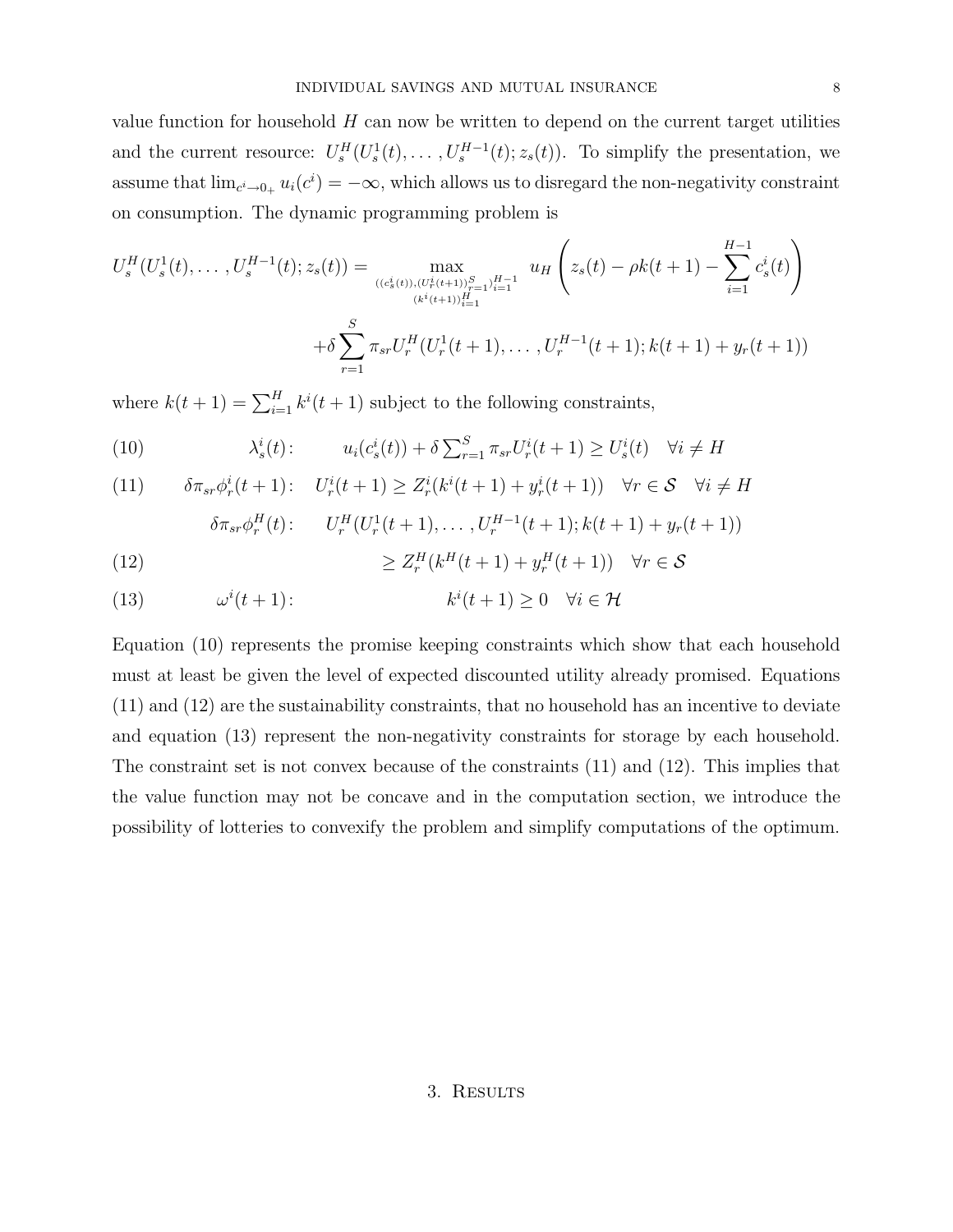3.1. **Solution.** Using the first-order conditions for the dynamic programming problem described in the previous section, it can be shown that (see Appendix)

$$
u'_{i}(c_s^i(t)) = \{\frac{\delta}{\rho} \sum_{r=1}^{S} \pi_{sr} u'_{i}(c_r^i(t+1)) + \frac{\omega^i}{\rho \lambda_s^i(t)}\}
$$

$$
+ \frac{\delta}{\rho \lambda_s^i(t)} \sum_{r=1}^{S} \pi_{sr} {\{\phi_r^i(t+1)(u'_{i}(c_r^i(t+1)) - u'_{i}(\hat{c}_r^i(z_r^i(t+1))))\}}
$$

$$
\forall s \in S \quad \forall i \in \mathcal{H} \quad \forall t > 0
$$

(14)

where for household H,  $\lambda_s^H(t) \equiv 1$ , and where  $\hat{c}_r^i(z)$  denotes the optimal consumption of household  $i$  in state s under autarky, given that she enters the period with assets z. To interpret this condition first notice that if  $\phi_r^i(t+1) = \phi_r^H(t+1) = 0$  the last term on the right hand side of equation (14) is dropped. What is left is the familiar Euler equation from Life-Cycle theory (see, e.g., Hall (1978)) with an adjustment for the non-negativity constraint on storage. The parameter  $\rho$  is the marginal rate at which consumption at date  $t+1$  can be transformed into consumption at date t i.e.,  $MRT_{t,t+1} = \rho$ . The expected marginal rate of substitution between consumption at date t and consumption at date  $t + 1$  for household i is

$$
EMRS_{t,t+1}^{i} = \frac{\delta \sum_{r=1}^{S} \pi_{sr} u'_{i} (c_r^{i}(t+1))}{u'_{i}(c_s^{i}(t))}
$$

So with  $\phi_r^i(t+1) = \phi_r^H(t+1) = 0$ , each household obeys the condition that the expected marginal rate of substitution is less than or equal to the marginal rate of transformation, with strict inequality only if storage is zero. This condition of allocative efficiency for each household holds either if households act on their own, i.e., in the autarkic outcome where there is no risk-sharing, or if there is full commitment and complete risk-sharing.

To interpret equation (14) in the limited commitment environment, which takes account of the sustainability constraints, where  $\phi_r^i(t+1)$  and  $\phi_r^H(t+1)$  are typically non-zero, it is necessary to consider two further conditions which are derived directly from the first-order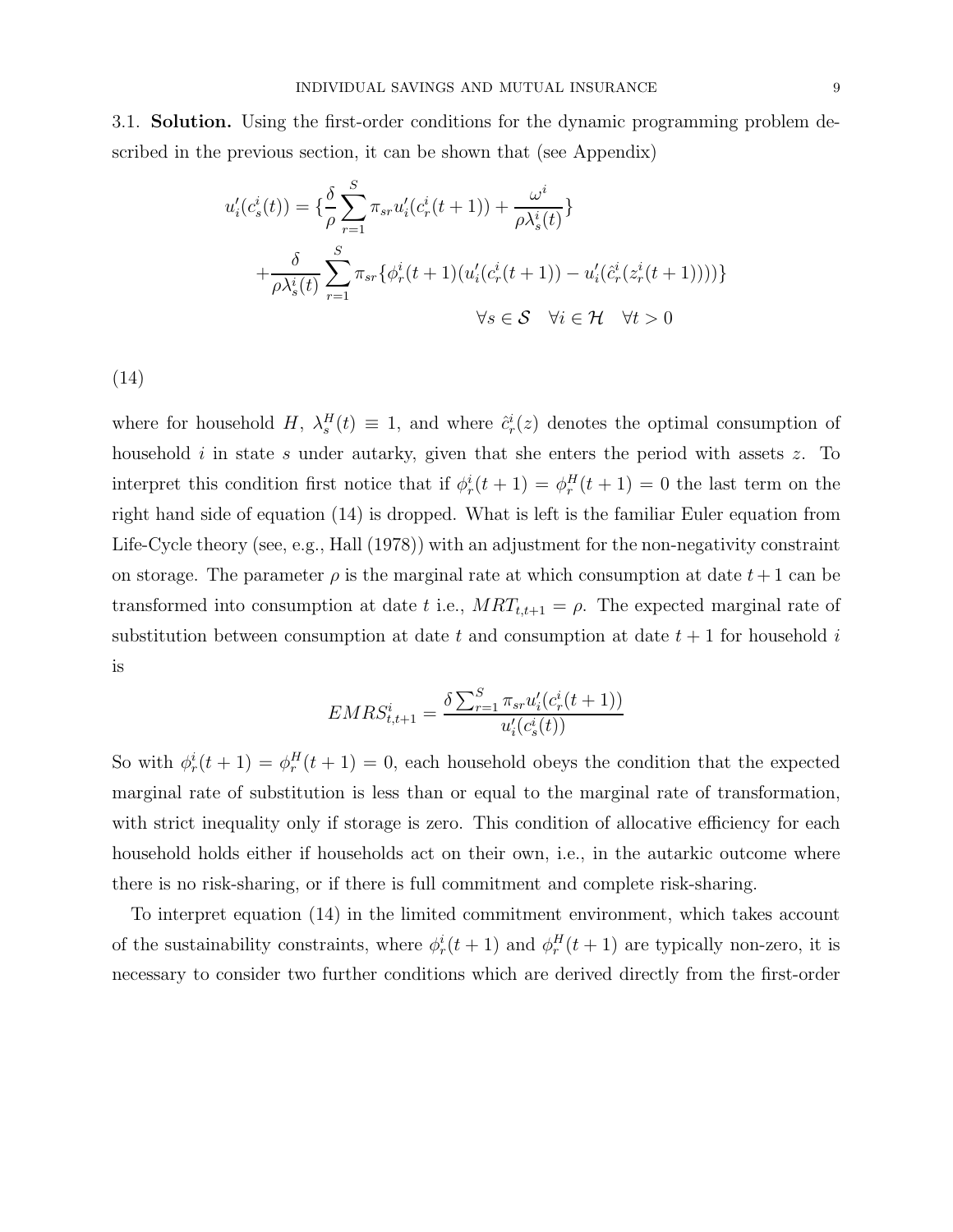conditions given in the Appendix:

(15) 
$$
\lambda_s^i(t) = \frac{u'_H(c_s^H(t))}{u'_i(c_s^i(t))} \quad \forall i \neq H \quad \forall t > 0
$$

(16) 
$$
\lambda_r^i(t+1) = \frac{\lambda_s^i(t) + \phi_r^i(t+1)}{1 + \phi_r^H(t+1)} \quad \forall r \in S \quad \forall i \neq H \quad \forall t > 0
$$

Equations (15) and (16) are conditions for efficient risk-sharing, both intratemporally and intertemporally. With full commitment so  $\phi_r^i(t+1) = \phi_r^H(t+1) = 0$ , equation (16) shows that  $\lambda_r^i(t+1) = \lambda_s^i(t)$   $\forall r \in S$ . Thus for each household, the  $\lambda$  is independent of both time and state. From equation (15) this means that the ratio of any two household's marginal utility of consumption is constant across states and over time. Another way to express this is to write the marginal rate of substitution for household  $i$  between consumption in states q and r as

$$
MRS_{q,r}^i = \frac{\pi_{sr} u_i'(c_r^i(t+1))}{\pi_{sq} u_i'(c_q^i(t+1))}
$$

and to write the marginal rate of substitution between any two dates  $t + 1$  and t as

$$
MRS_{t,t+1}^i = \frac{\delta u_i'(c_r^i(t+1))}{u_i'(c_s^i(t))}
$$

Equations (15) and (16) imply that the  $MRS_{q,r}^{i}$  is equated for all households and that  $MRS_{t,t+1}^i$  is also equated for all households.

The limited commitment solution can be seen as a compromise between the full commitment solution and the autarky solution. It allows for some risk-sharing but at the cost of not achieving allocative efficiency. First note, that risk-sharing need not be complete. Equations (15) and (16) show that the ratio of the marginal utilities of any two households is kept constant unless the sustainability constraints are binding. Using equation (15) the ratio of marginal utilities between household  $i$  and household  $j$  at date  $t$  is

$$
RMU_s^{i,j}(t) = \frac{u_i'(c_s^i(t))}{u_j'(c_s^j(t))} = \frac{\lambda_s^j(t)}{\lambda_s^i(t)}
$$

Then equation (16) gives an updating equation for the ratio of the marginal utilities

$$
RMU_r^{i,j}(t+1) = \frac{RMU_s^{i,j}(t) + \phi_r^j(t+1)/\lambda_s^i(t)}{1 + \phi_r^i(t+1)/\lambda_s^i(t)}.
$$

Suppose that  $\phi_r^i(t+1) > 0$  and  $\phi_r^j(t+1) = 0$ , so that household *i* has a binding sustainability constraint in state  $r$  but that household  $j$  is unconstrained. The updating rule shows that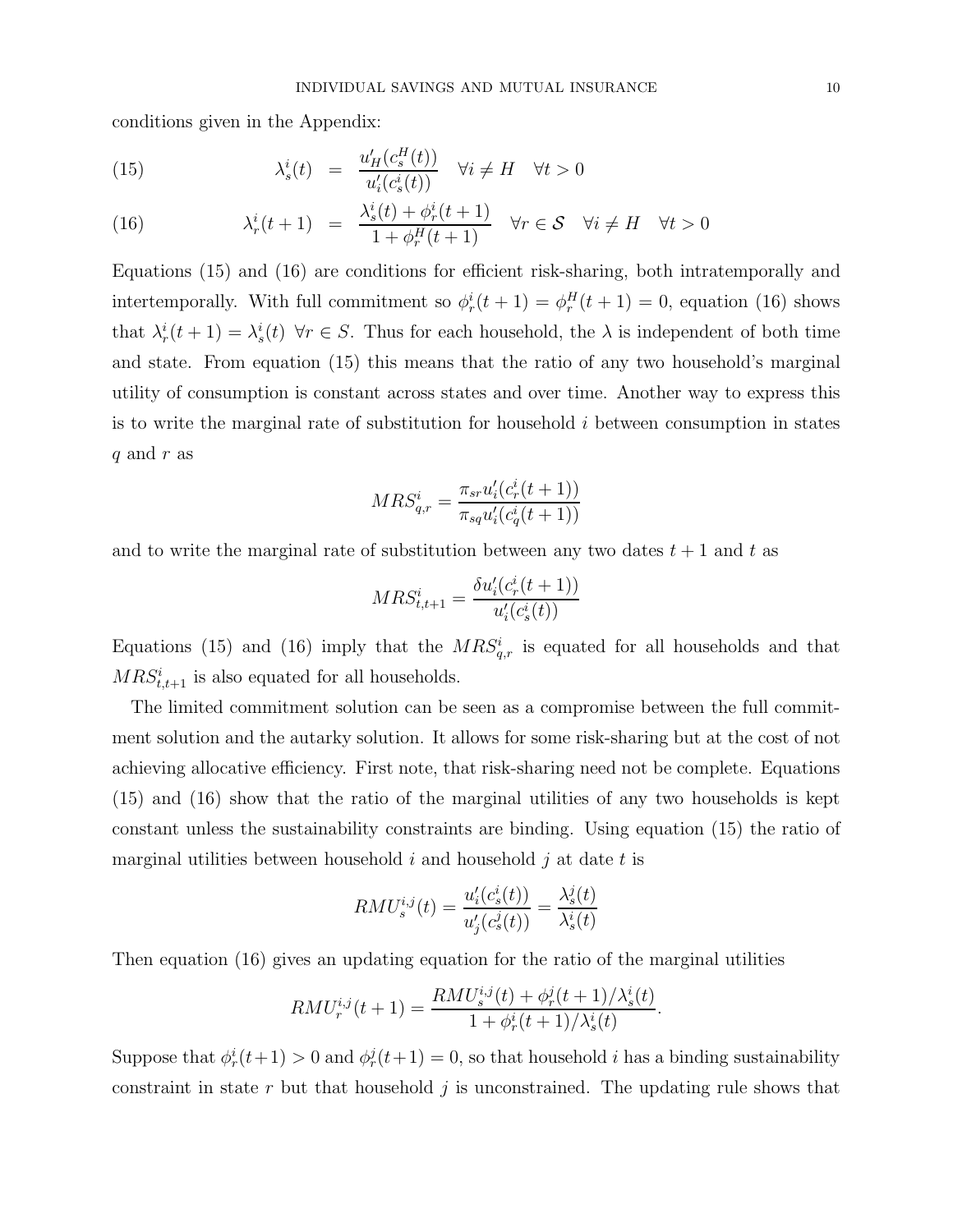$RMU^{i,j}_{r}(t+1) < RMU^{i,j}_{s}(t)$  or that  $MRS^{i}_{t,t+1} < MRS^{j}_{t,t+1}$ . Thus given period t consumptions, it would be beneficial at date  $t + 1$  to equate the marginal rates of substitution for households *i* and *j* by raising  $c_r^j(t+1)$  and reducing  $c_r^i(t+1)$ . It is however, not desirable to reduce  $c_r^i(t+1)$  since future consumptions would have to be raised to maintain the discounted expected utility of household i and not violate its sustainability constraint and this would lead to a worse pattern of consumption from the point of view of risk sharing. If  $\phi_r^j(t+1) > 0$ and  $\phi_r^i(t+1) = 0$ , then the opposite case applies,  $MRS_{t+1,t}^i > MRS_{t+1,t}^j$ . In the case where both households have binding sustainability constraints the inequality could go either way.

To consider the impact of the sustainability constraints on the allocative efficiency of the outcome, suppose that household i has a binding sustainability constraint in some state  $r$  at date  $t + 1$ . Equation (14) shows how the the sustainability constraints modify the allocative efficiency condition. The sign of the extra term in equation (14) depends upon the sign of  $(u_i'(c_r^i(t+1)) - u_i'(\hat{c}_r^i(z_r^i(t+1))))$ , which depends on whether the agreed consumption is higher or lower than the optimum autarky consumption when the resources available to household i are  $z_r^i$ . To interpret this, suppose that household i increases storage at date t by  $\rho$  units, so that an extra unit of resources is available at time  $t + 1$  in each state, and suppose that this extra unit is consumed, so the benefit is  $u'_i(c^i_r(t+1))$ . However, the extra unit also raises the utility from autarky thus increasing the benefit to deviating from the agreement. The increase in the autarky utility is given by the envelope condition in the autarky problem, equation (2), as  $u'_i(\hat{c}^i_r(z^i_r(t+1)))$ . If  $(u'_i(c^i_r(t+1)) - u'_i(\hat{c}^i_r(z^i_r(t+1)))$ 1(1))) > 0, or if  $c_r^i(t+1) < \hat{c}_r^i(z_r^i(t+1))$ , then the extra storage relaxes the sustainability constraint in state r next period. If  $c_r^i(t+1) > \hat{c}_r^i(z_r^i(t+1))$ , then extra storage tightens the sustainability constraint. The magnitude of the term also depends on the number of binding sustainability constraints. Thus the level of storage undertaken by a household will depend on how likely it is to face binding sustainability constraints. If the last term in equation (14) is strictly positive, then current consumption of household  $i$  will be lower relative to future consumption than predicted by the usual Euler equation as there is an additional return on saving due to the relaxation of the sustainability constraints. If the last term in equation  $(14)$  is strictly negative, then current consumption of household i will be higher relative to future consumption than predicted by the usual Euler equation as addition storage will aggravate the sustainability constraints by making autarky more attractive.

In general it is not possible to sign the last term in equation (14). It can however, be signed if all storage can only be held communally. In this case storage does not affect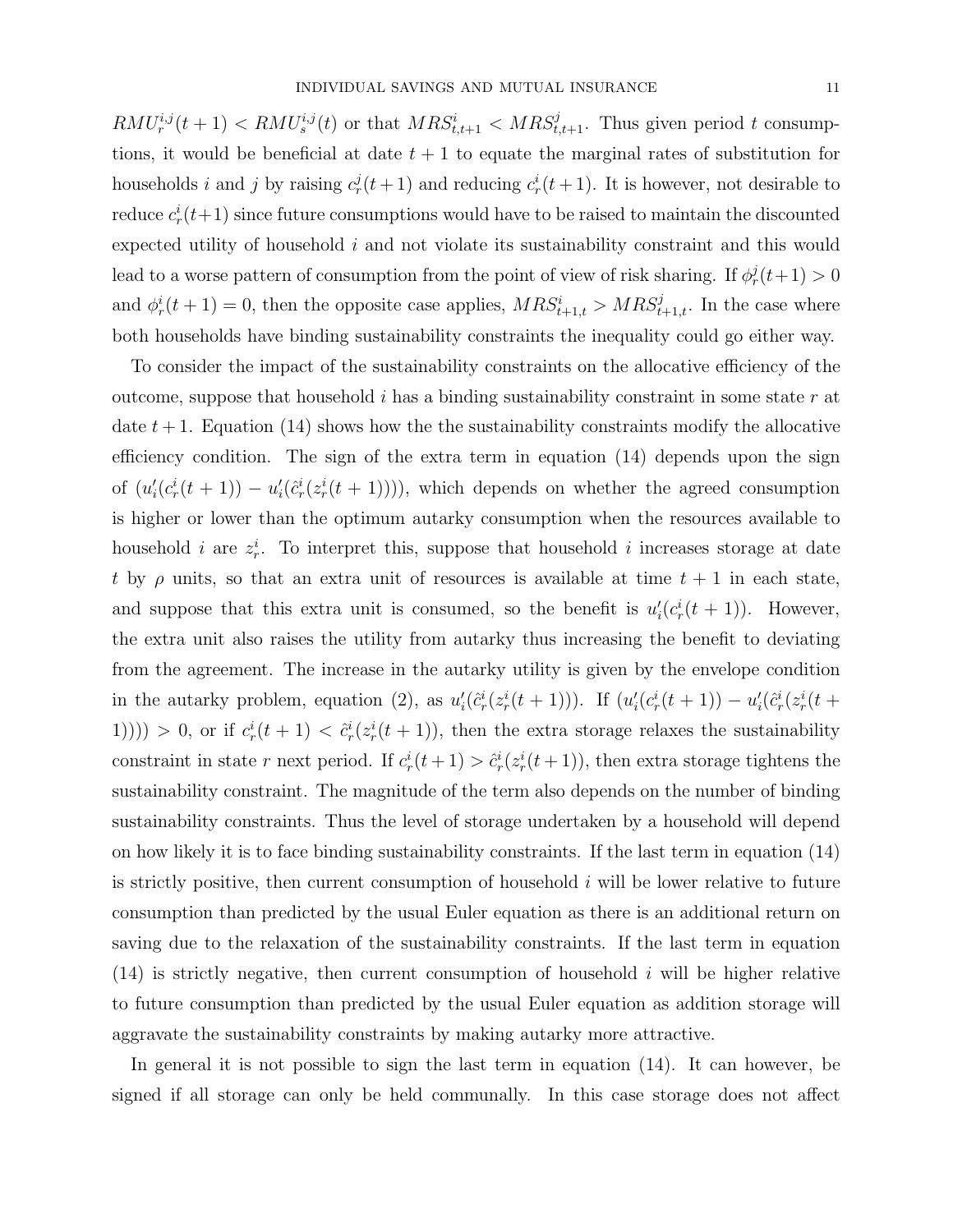autarky utilitity. Therefore the only modification to the programming problem is that the non-negativity constraint on storage should apply at the aggregate level instead of applying household by household. In this case, the  $u'_{i}(\hat{c}^i_r(z^i_r(t+1)))$  term drops out of equation (14) and the third term on the right hand side of equation (14) is strictly positive provided some sustainability constraint binds in the next period.

3.2. **Welfare.** An interesting question to ask in the context of limited commitment is whether improved storage technologies necessarily enhance welfare. There is a possibility that they may not. Storage may widen what is technologically feasible but may also increase the payoff in autarky, restricting what is sustainable.<sup>6</sup> We can show that enhanced storage technologies can both improve and reduce welfare with the aid of two simple examples.

First, suppose that  $\rho = \infty$ , so there are no storage possibilities; it requires an infinite amount of current goods to get one extra unit at the next date. Then we can use the results of Ligon, Thomas, and Worrall (1997) to conclude that if the discount factor  $\delta$  is low enough, then no non-autarkic sustainable contract exits. The future is simply discounted too heavily for there to be any risk-sharing and each household ends up consuming their own income in each state at each date. The expected marginal rate of substitution for household  $i$  in autarky in some state s is

(17) 
$$
EMRS_{t+1,t}^{i} = \frac{\delta \sum_{r=1}^{S} \pi_{sr} u_{i}'(y_{r}^{i}(t+1))}{u_{i}'(y_{s}^{i}(t))}
$$

Now suppose that storage possibilities are enhanced. In particular suppose that  $\rho$  is less than the expected marginal rate of substitution in equation  $(17)$  for some household i and some state s. Then household i can improve utility by engaging in some storage which trivially provides some self-insurance against random income fluctuations.

To see the opposite extreme, again first suppose that  $\rho = \infty$  so that there are no storage possibilities. Then the results of Ligon, Thomas, and Worrall (1997) show that if the discount factor  $\delta$  is high enough, the first-best contract with complete risk-sharing is possible. Suppose that there is no aggregate income risk, so that complete risk-sharing implies that each household's consumption is completely stabilised. Then the expected marginal rate of substitution at the first-best optimum is  $EMRS_{t+1,t}^i = \delta$  for all households at all time

<sup>6</sup>A similar ambiguity may arise if altruism is introduced into the model. The more altruistic are households the more they are willing to transfer to the other household but it also renders the threat to return to autarky incredible so making sustainability more difficult. For an analysis of altruism in this context see Foster and Rosenzweig (Foster and Rosenzweig 1995).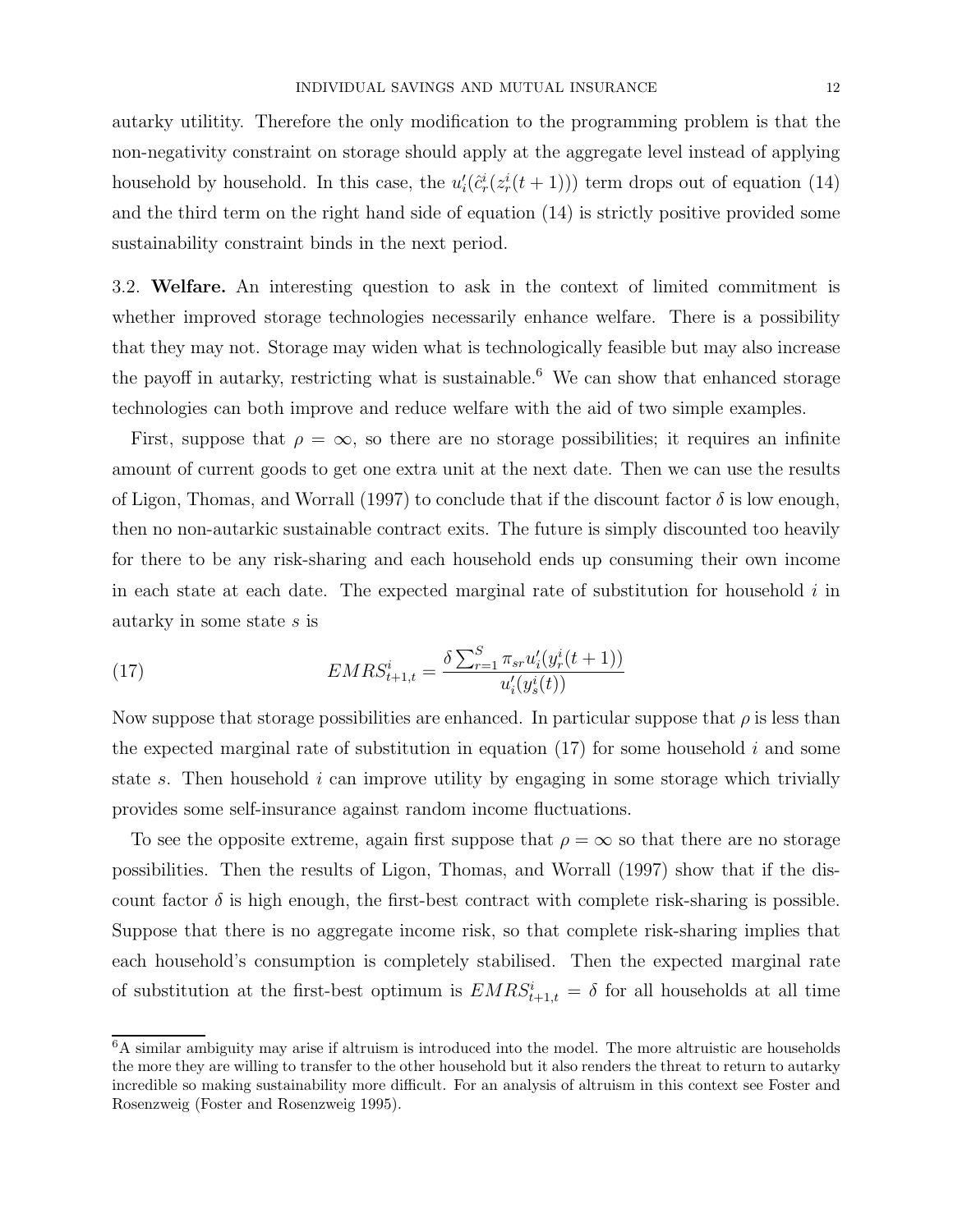periods. It is the easy to show that for  $\delta$  sufficiently low, but such that the first-best contract is possible, there will be some household  $i$  which at this optimum is just indifferent between sticking to the agreement and reneging in some state. If storage possibilities are introduced, but the marginal rate of transformation is still high  $(\rho > \delta)$ , then the first-best allocation is unchanged and storage is not utilised at the first-best optimum. However, the autarky utility is raised by the possibility of storage. Thus household  $i$ , which was previously indifferent between sticking to the agreement and reneging, will now find it beneficial to renege and en-

gage only in self-insurance through storage. The first-best allocation is rendered unstainable and enhanced storage possibilities reduce welfare. In Section 5.2, we construct a numerical example to confirm this possibility and to quantify the welfare impact.

It is worthwhile to note that in contrast to this ambiguous situation, if storage can only be undertaken communally, the no-storage allocation remains a sustainable contract. Hence storage when undertaken communally can only ever push out the potential welfare frontier.<sup>7</sup>

3.3. **Ex Ante Transfers.** A recent paper by Gauthier, Poitevin, and González (1997) has shown how ex ante transfers may be used to improve risk-sharing in a dynamic limited commitment environment. They examine a bilateral model where one household has a constant income and the other has random income which is distributed independently and identically over time. There are no storage possibilities but households are allowed to make ex ante transfers before the state is known as well as ex post transfers after the state is realised. They show how ex ante transfers may be used to alleviate the sustainability constraints. The reasoning is as follows. Consider household 1 and suppose that its sustainability constraint will bind in some states in a particular period, but suppose that household 2's constraints never bind. In this case household 1 may be transferring less than full risk-sharing dictates. Now suppose household 1 makes an ex ante transfer before the state is known, offset by an equivalent reduction in the ex post transfer in the non-binding states but not in the binding states in such a way so as not to violate sustainability at the point of the ex ante transfer. This effectively relaxes the ex post sustainabilty constraints by allowing a larger transfer in binding states. The ex ante transfer should also take account of the impact on both the ex ante and ex post sustainability constraints of the other household, so the ex ante transfer should be chosen small enough that household 2's sustainability constraints are not violated.

<sup>7</sup>Gobert and Poitevin (1997) consider a sort of intermediate case, in which storage can be undertaken privately, but in which any savings must be forfeited if a household chooses to become an autarkist.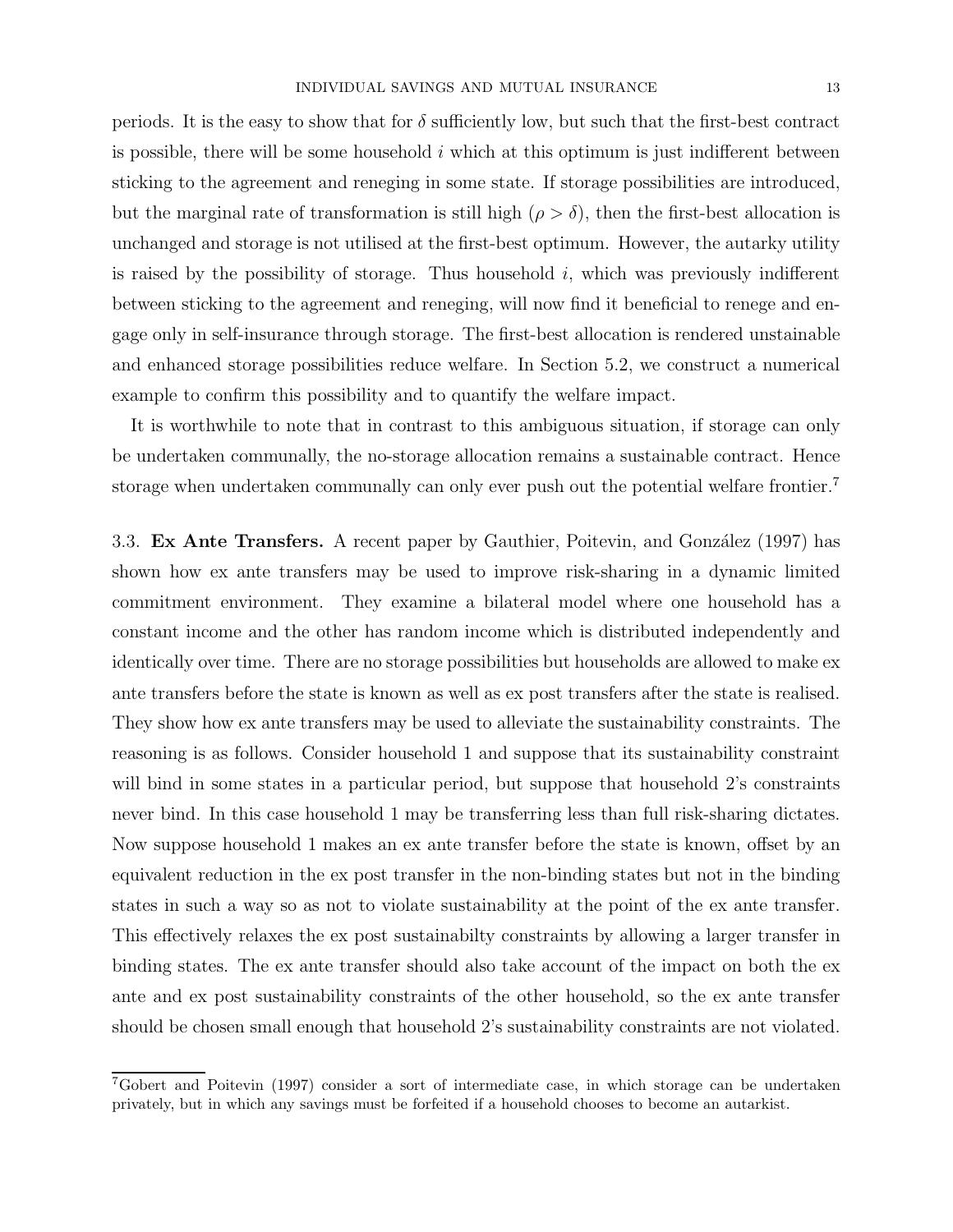It is very natural to examine ex ante transfers of the type considered by Gauthier, Poitevin and González in a model with storage as ex ante transfers can be made out of storage and the size of the ex ante transfers can be explicitly constrained by household resources. Moreover, in our model with storage, the ex ante transfers have an even more direct effect on the ex post constraints by changing the autarky payoffs. Nevertheless we can show that ex ante transfers are not beneficial in our model except possibly at the initial date.

To show this we need to explain how the model can be extended to allow for possible ex ante transfers. A similar argument can be made to that given in Section 2. The strategies of the households are extended to allow for the specification of acceptable ex ante transfers at an interim stage before the current state is known. Similar reasoning shows that the allocation depends on net transfers and is subject to additional ex ante sustainability constraints. Suppose that household i is to make an ex ante transfer of  $x^i$  to household H. We will assume these transfers are feasible out of current stocks, and so satisfy the non-negativity requirements  $k^{i} - x^{i} \geq 0$  and  $k^{H} + \sum_{i=1}^{H-1} x^{i} \geq 0$ . Since a household who receives an ex ante transfer has increased autarky possibilities, the ex ante transfers have to be reflected in the ex post sustainability constraints. Thus the sustainability constraints from the previous section need to be modified as follows

(18) 
$$
U_r^i \geq Z_r^i(z_r^i - x^i) \quad \forall i \neq H \quad \forall r \in \mathcal{S}
$$

(19) 
$$
U_r^H(U_r^1, \ldots, U_r^{H-1}; z_r) \geq Z_r^H(z_r^H + \sum_{i=1}^{H-1} x^i) \quad \forall r \in S
$$

With ex ante transfers, it is also necessary to take account of the fact that some household who is called upon to make an ex ante transfer may have an incentive to renege at that point. To prevent this any agreement will have to satisfy the following additional ex ante sustainability constraints.

(20) 
$$
\sum_{r=1}^{S} \pi_{sr} U_r^i \geq \sum_{r=1}^{S} \pi_{sr} Z_r^i(z_r^i) \quad \forall i \neq H
$$

(21) 
$$
\sum_{r=1}^{S} \pi_{sr} U_r^H(U_r^1, \dots, U_r^{H-1}; z_r) \geq \sum_{r=1}^{S} \pi_{sr} Z_r^H(z_r^H)
$$

These are similar to the ex ante sustainability constraints considered by Gauthier, Poitevin and González. If there are ex ante transfers then there is some household  $i$  which makes a positive ex ante transfer,  $x^{i}(t+1) > 0$  and some household j which receives a positive ex ante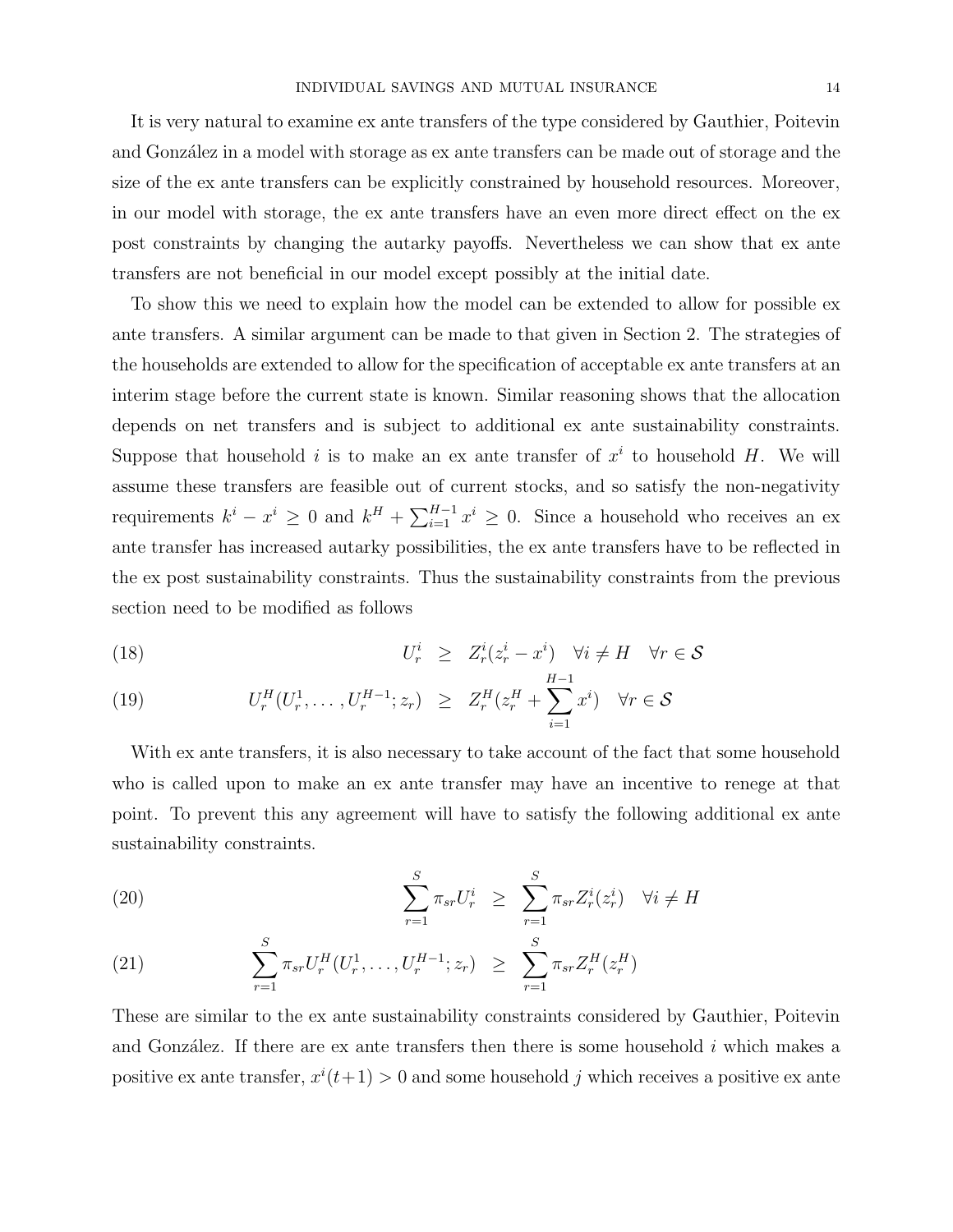transfer,  $x^{j}(t + 1) < 0$ . Now consider the following changes. Reduce the ex ante transfer of household *i* by one unit and increase the ex ante transfer of household *j* by one unit.<sup>8</sup> There is no net effect on the ex ante transfer to household  $H$ . The ex post transfer of household  $i$ at date t,  $\tau_s^i(t)$  is increased by  $\rho$  units and the ex post transfer of household j is reduced by  $\rho$  units. The consumption of each household is to be left unchanged. Thus storage at date t by household i is reduced by  $\rho$  units and storage by household j is increased by  $\rho$  units. The net effect is that  $k^{i}(t+1)+x^{i}(t+1)$  and  $k^{j}(t+1)+x^{j}(t+1)$  are left unaltered. Note that it is feasible to reduce storage for household *i* since by assumption  $k^{i}(t+1) + x^{i}(t+1) \geq 0$ . Since storage at date  $t + 1$  is unaffected by these changes, the ex post sustainability constraints, (18) and (19) continue to hold.

Now consider the ex ante sustainability constraints,  $(20)$  and  $(21)$ . Household H is unaffected by the changes, so  $(21)$  continues to hold. Household j receives a transfer, so will have no incentive to renege at the ex ante stage. To see this formally recall that  $Z_r^j(z_r^j - x^j)$ is increasing, so  $Z_r^j(z_r^j - x^j) > Z_r^j(z_r^j)$  for  $x^j < 0$ . Thus the expost constraints, (18), imply that the ex ante constraints (20) for household j are not binding. For household i,  $k^{i}(t)$  is reduced by one unit and since  $Z_r^i(z_r^i)$  is increasing, the constraint (20) is actually relaxed by the reduction in  $x^{i}(t+1)$ . Thus if there are ex ante transfers they can be reduced to zero without diminishing welfare.

This argument works by substituting storage for any ex ante transfers. For example, in the above household  $i$  makes an effective ex ante transfer to household  $j$ . The same outcome can be achieved by dictating that household  $j$  should store more in the previous period and household  $i$  should store less. One point where this argument breaks down is the initial period. Thus there might well be a role for ex ante transfers at the initial date in order to alleviate some sustainability constraints.

#### 4. Randomized Strategies and Computation

As noted above, one possible problem is that our constraint set may be nonconvex. Permitting public randomization convexifies the constraint set. A further practical benefit is that the use of randomization gives us the means to compute solutions to parameterized versions of the game.

<sup>&</sup>lt;sup>8</sup>One of households may be household H which receives a transfer of  $\sum_{i=1}^{H-1} x^i$ . In this case making one adjustment implies the other. In what follows it is assumed  $i, j \neq H$ , but it is easy to see how the argument works if one of the households is household  $H$ .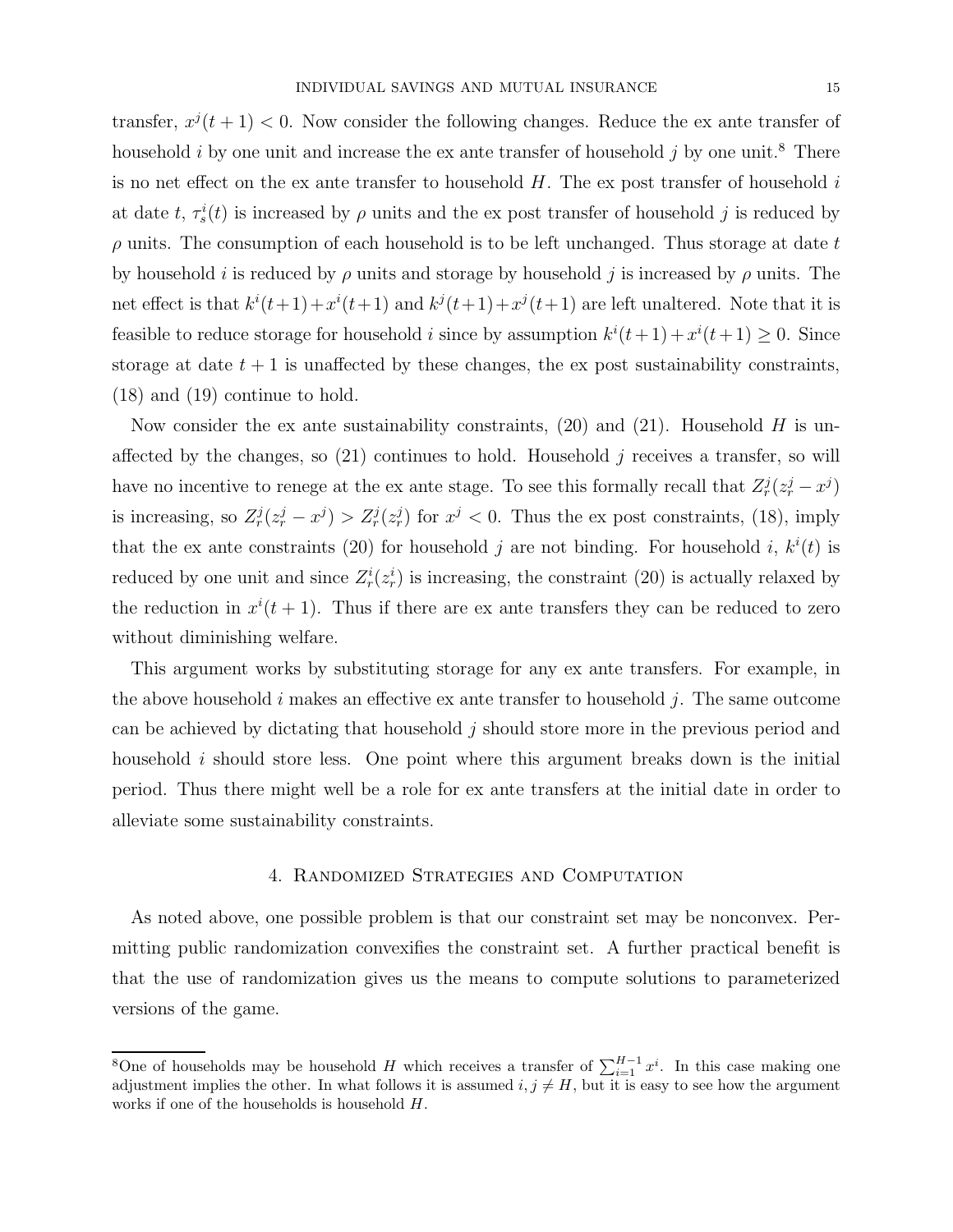As a first, simplifying step, let  $H = 2$ , and suppose that the distribution of  $(y^1, y^2)$  is independent across time, with the probability of state s given by  $\pi_s$ . Consider the problem facing a social planner who seeks to maximize some weighted sum of expected discounted utilities of the two agents. The planner takes as given a "planning weight"  $\theta$ , but in any state s and for any stock of assets z is free to choose the promised utility  $U^1$  for agent one, solving the problem:

$$
\max_{U_s^1} \sum_{s \in \mathcal{S}} \pi_s \left\{ \theta U_s^1 + (1-\theta) U_s^2(U_s^1; z) \right\}.
$$

Asserting for the moment that  $U_s^2(\cdot; z)$  is a strictly concave function of  $U_s^1$  and is continuously differentiable, the first order conditions for this problem require that

$$
-\frac{\partial U_s^2}{\partial U_s^1}(U_s^1; z) = \frac{\theta}{1 - \theta}
$$

.

The planning weight  $\theta$  is related to the Lagrange multiplier  $\lambda$  by  $\theta = \lambda/(1 + \lambda)$ , and the ratio of expected marginal values is determined solely by  $\theta$ .

We next introduce the planner's value function. The assumption of intertemporal independence in the endowment process allows us to reduce the size of the state space for this problem. Because the planner will maximize some welfare function subject to satisfying sustainability constraints for both players, we introduce a pair of value functions  $V_1(\theta, z)$ and  $V_2(\theta, z)$  in lieu of  $U_s^1$  and  $U_s^2(U_s^1; z)$ . The planner's problem is then

(22) 
$$
g(\theta, z) = \underset{c_1, c_2, k^1, k^2, (\theta_s)_s \in \mathcal{S}}{\operatorname{argmax}} \sum_{s \in \mathcal{S}} \pi_s \left\{ \theta u^1(c_1) + (1 - \theta) u^2(c_2) + \delta [\theta V_1(\theta_s, y_s^1 + y_s^2 + k^1 + k^2) + (1 - \theta) V_2(\theta_s, y_s^1 + y_s^2 + k^1 + k^2)] \right\}
$$

such that the consumption allocation is feasible (ex post),

$$
c_1 + c_2 = z - \rho(k^1 + k^2);
$$

and such that neither agent has an incentive to revert to autarky (also ex post),

$$
V_i(\theta_s, y_s^1 + y_s^2 + k^1 + k^2) \ge Z_i(k^i + y_s^i);
$$

for  $i = 1, 2$ , and for all  $s \in \mathcal{S}$ . There are several things to note about this problem. First, notice that the first order conditions with respect to consumptions  $c_1$  and  $c_2$  suffice to solve for consumptions as a function of  $(\theta, z, k^1, k^2)$ ; the sustainability constraints do not play a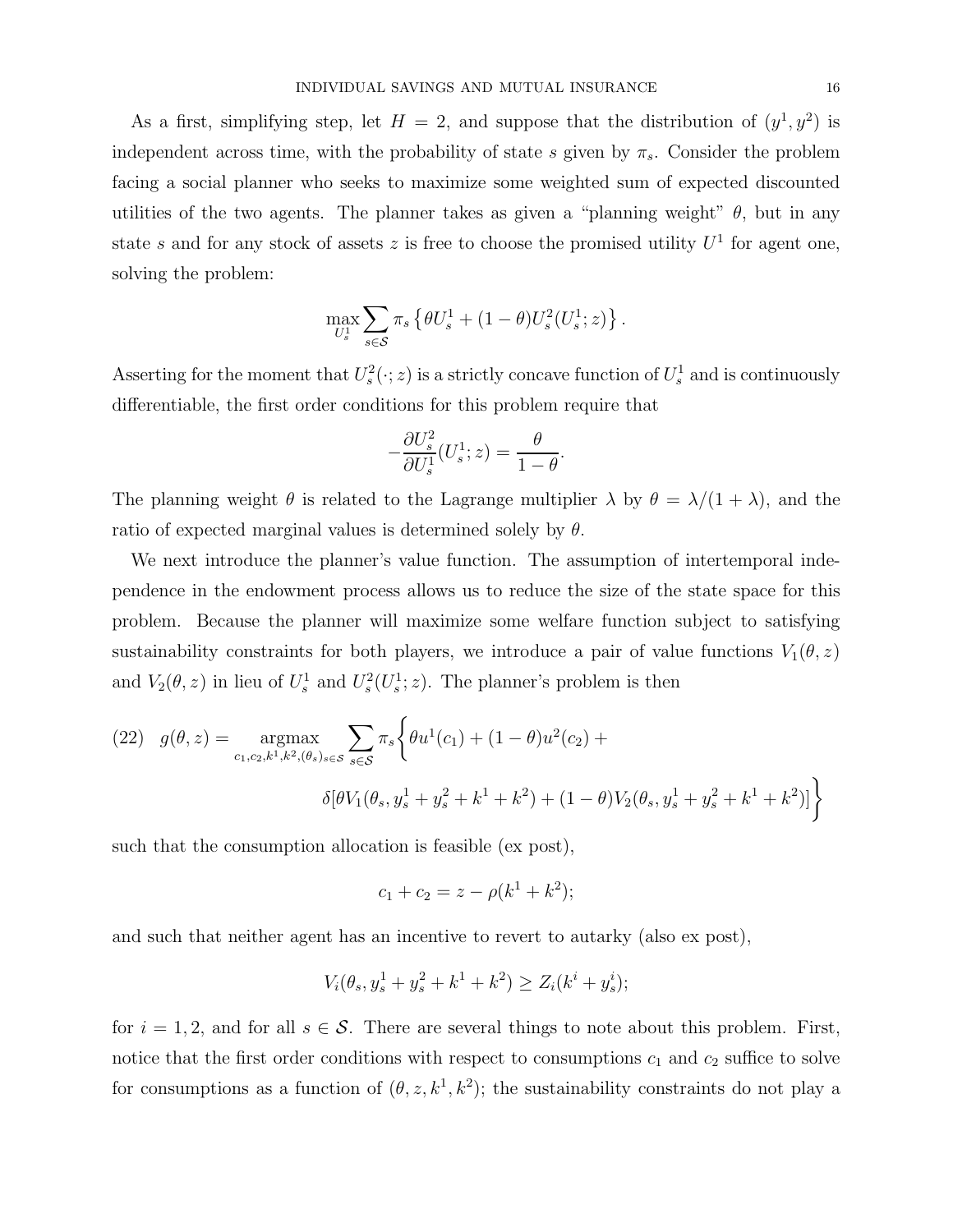role in the allocation of consumption within a given period. Following Hayashi (1996), we use this fact to eliminate individual consumptions as a choice object, and substitute 'reduced form' utilities  $u^{i}(\theta, x)$  for  $u^{i}(c_{i})$ , where x denotes the aggregate resources to be allocated to consumption in the period. Note that this quantity differs from the state variable  $z$ introduced earlier in that x is net of savings; thus  $x = z - \rho(k^1 + k^2)$ .

Note the dependence of the optimal policy  $g$  on the agents' value functions; the single functional equation given above can't be used to uniquely solve for the three functions  $V_1$ ,  $V_2$ , and g. Still, there is an obvious connection between the agent's value functions and the social welfare function maximized by the planner which will permit us to solve the system. In particular, when  $(k^1, k^2, (\theta_s)_{s \in \mathcal{S}})$  are chosen according to the optimal policy from the planner's problem, then  $V_i$  must satisfy

$$
V_i(\theta, z) = \sum_{s \in \mathcal{S}} \pi_s \left\{ u(\theta, z - \rho(k^1 + k^2)) + \delta V_i(\theta_s, k^1 + k^2 + y_s^1 + y_s^2) \right\},\,
$$

 $i = 1, 2$ . Thus, a solution to this system of functional equations is a triple  $(V_1, V_2, g)$ , where  $V_1$ and  $V_2$  are the agents' value functions, and where g is the planner's optimal policy function.

With this sequence of simplifications in hand, we are ready to introduce lotteries. In particular, define an event space  $\Omega = \{(k^1, k^2, y^1, y^2, \theta')\}$ , assumed to be finite and discrete. The planner now solves her problem by assigning a probability  $\pi(\omega)$  to every element  $\omega \in \Omega$ . The resulting set of probabilities must define a valid probability mass function, and must be consistent with the exogenous objective probabilities of the realizations of  $(y<sup>1</sup>, y<sup>2</sup>)$ . The planner solves

(23) 
$$
\pi^*(\omega|\theta, z) = \underset{\{\pi(\omega)\}_{\omega \in \Omega}}{\operatorname{argmax}} \sum_{\omega} \pi(\omega) \{ \theta u^1(\theta, z - \rho(k^1 + k^2)) + (1 - \theta) u^2(\theta, z - \rho(k^1 + k^2)) + \delta[\theta V_1(\theta', y^1 + y^2 + k^1 + k^2) + (1 - \theta) V_2(\theta', y^1 + y^2 + k^1 + k^2)] \}
$$

such that objective probabilities are respected,

(24) 
$$
\sum_{\{\omega \in \Omega | (y^1, y^2) = (\bar{y}^1, \bar{y}^2) \}} \pi(\omega) = \Pr(\bar{y}^1, \bar{y}^2)
$$

for all  $(\bar{y}^1, \bar{y}^2)$ ; and such that the distribution of savings is independent of income realizations (this captures the idea that savings are chosen before income is realized),

(25) 
$$
\Pr(\bar{y}^1, \bar{y}^2) \sum_{\{\omega \in \Omega | (k^1, k^2) = (\bar{k}^1, \bar{k}^2) \}} \pi(\omega) = \sum_{\{\omega \in \Omega | (k^1, k^2, y^1, y^2) = (\bar{k}^1, \bar{k}^2, \bar{y}^1, \bar{y}^2) \}} \pi(\omega)
$$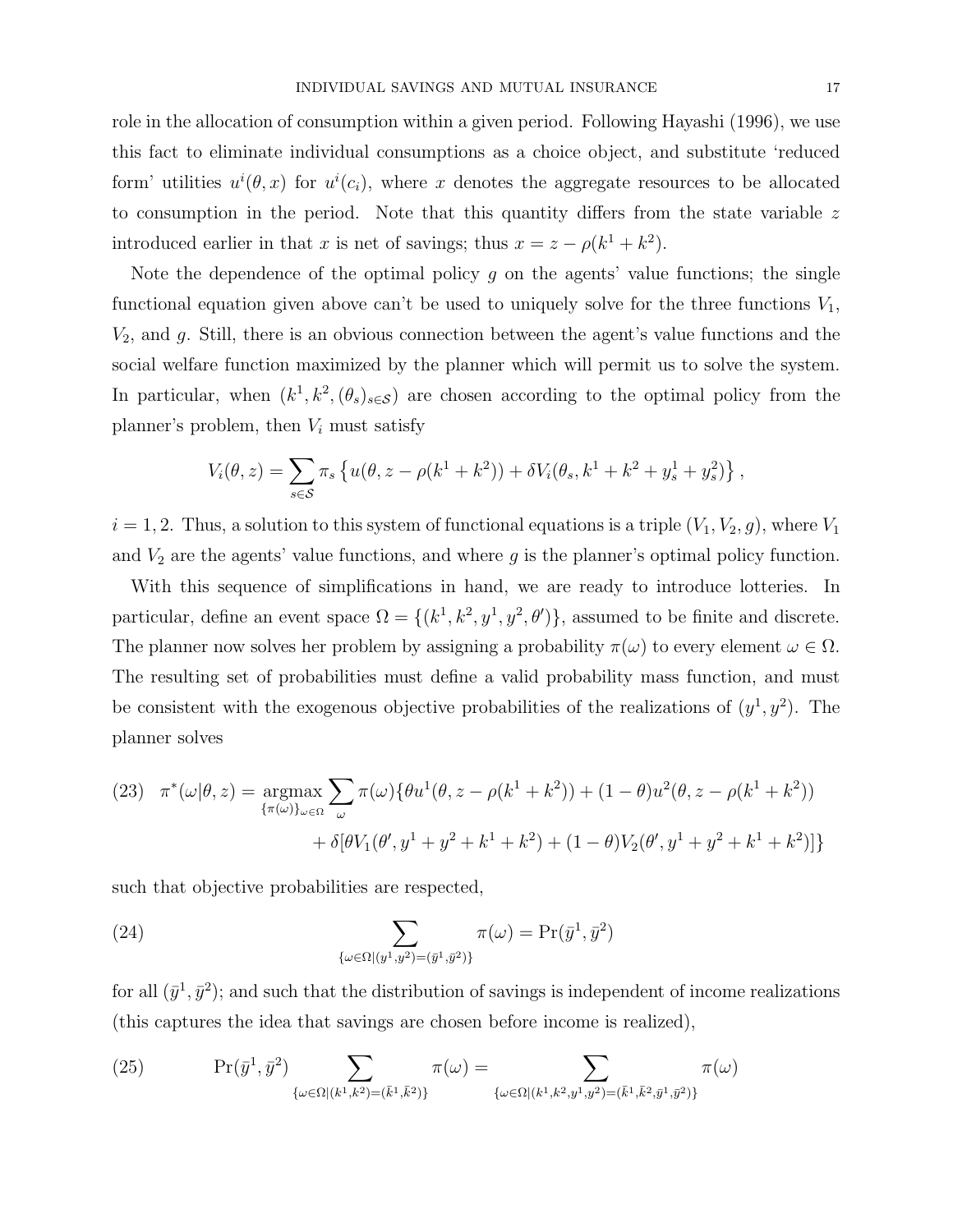for all  $(\bar{k}^1, \bar{k}^2, \bar{y}^1, \bar{y}^2)$ . Finally, we require that the sustainability constraints are satisfied for all events which happen with positive probability, or

(26) 
$$
\pi(\omega)[V_i(\theta', k^1 + k^2 + y^1 + y^2) - Z_i(k^i + y^i)] \ge 0
$$

for  $i = 1, 2$  and for all  $\omega$ . Of course, in order for this collection of probabilities to constitute a probability mass function,  $\pi(\omega)$  must also lie in [0, 1], and must sum to one (this last condition is implied by (24), so long as  $Pr(y^1, y^2)$  is itself a valid pmf).

The agents' value functions must then satisfy

(27) 
$$
V_i(\theta, z) = \sum_{\omega \in \Omega} \pi^* (\omega | \theta, z) [u^i(\theta, z - \rho(k^1 + k^2)) + \delta V_i(\theta', k^1 + k^2 + y^1 + y^2)]
$$

for  $i = 1, 2$ . As above, a solution to this system of functional equations is a triple; in this case  $(V_1, V_2, \pi^*)$ .

One can employ the following algorithm to find a solution. First, solve the autarkic problem. Second, guess some initial value for  $V_1$  and  $V_2$ . Third, taking the guessed value functions as given, solve the problem of maximizing (23) subject to (24), and (26). Call the optimal pmf for this problem  $\pi^*(\theta'|\theta, z_1, z_2)$ . Fourth, use (27) to update the guess for  $V_i$ , and finally, go to step three.

## 5. Computed Examples

In this section we present results from three computed examples. For each of these examples, we assume that households' utility functions are given by  $u^{i}(c) = \log(c)$ . In the first example, we examine the constrained efficient use of storage in an economy with both individual and aggregate risk. We construct our second example to illustrate our point that the introduction of storage may be welfare-reducing, and compute the limiting distribution of assets and consumption in an economy with no aggregate risk. Our third example extends our earlier analysis slightly—instead of requiring assets  $k<sup>i</sup>$  to be non-negative, we simply bound them, but permit them to be negative. This permits us to interpret these assets as ex ante transfers. In equilibrium, households use these transfers to 'post a bond,' which has the effect of relaxing the sustainability constraints.

5.1. **Example with storage.** This example illustrates the role of storage in a simple economy with both individual and aggregate risk. Each of two households receives an endowment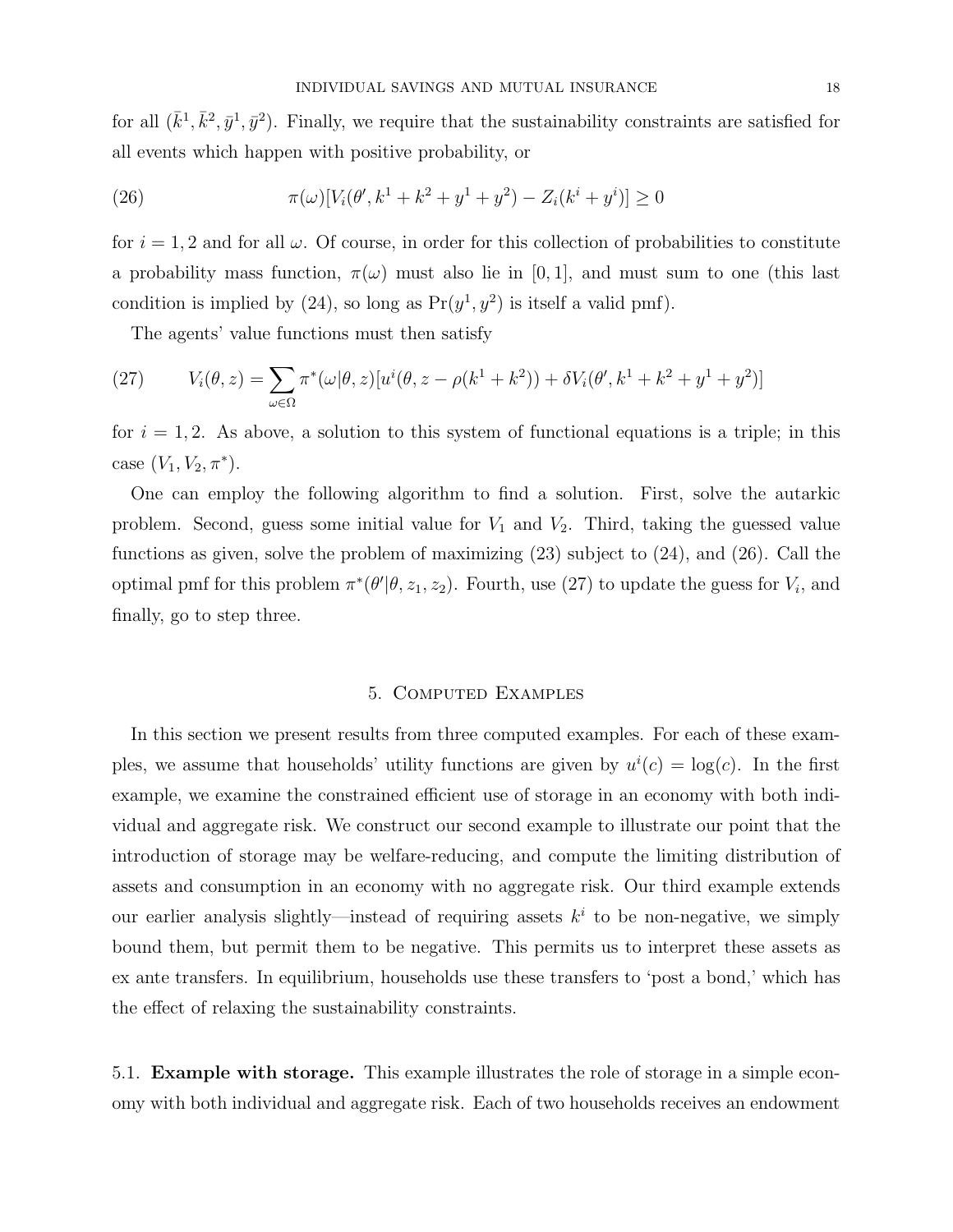each period. The endowment process is iid over both time and agents, with

$$
y^{i} = \begin{cases} 1 & \text{with probability } 0.1 \\ 2 & \text{with probability } 0.9. \end{cases}
$$

Thus, each household faces a ten per cent chance of a fifty per cent loss in any period, while in the aggregate the risk of a fifty per cent loss is one per cent.

To ameliorate these risks, each household can store some quantity in [0, 1], with  $\rho = 1$ , so the intertemporal technology is something like storage of the consumption good, with no depreciation. The discount factor in this example is 0.8, so the impatience of the households means that the utility cost associated with storage is considerable.

The expected storage of household one is depicted in Figure 1; household two's storage is symmetric to household one's; aggregate storage for this example is shown in Figure 2. There are three things to note about these figures. First, storage is monotonically increasing in the level of initial assets, which is scarcely novel. More novel is that the distribution of assets across households depends critically on  $\theta$ . In particular, assets are given to the household with greater consumption. The intuition for this is as follows. Any household which engages in storage increases the probability of having its sustainability constraint bind, since the returns to autarky improve as it engages in more private storage. Thus, if there is to be storage, it ought to be done by households which are unlikely to have such a binding constraint. In this iid environment, these are precisely the households which receive a large surplus from the informal insurance arrangement; household one if  $\theta$  is large, and household two if  $\theta$  is small. The intermediate case, when  $\theta$  is near one half, has the feature that either household is quite likely to have a binding sustainability constraint in the next period, so relatively little of the consumption good is stored by either household.

Figure 2 shows storage both for household one and in the aggregate. Though unaffected by the upper bound on storage, the pattern of storage across households continues to depend critically on the distribution of surplus across households.

5.2. **Storage may be welfare-reducing.** This example is meant to illustrate the point, made in the text, that the introduction of an intertemporal technology may actually reduce the welfare associated with the efficient contract in the limited commitment environment.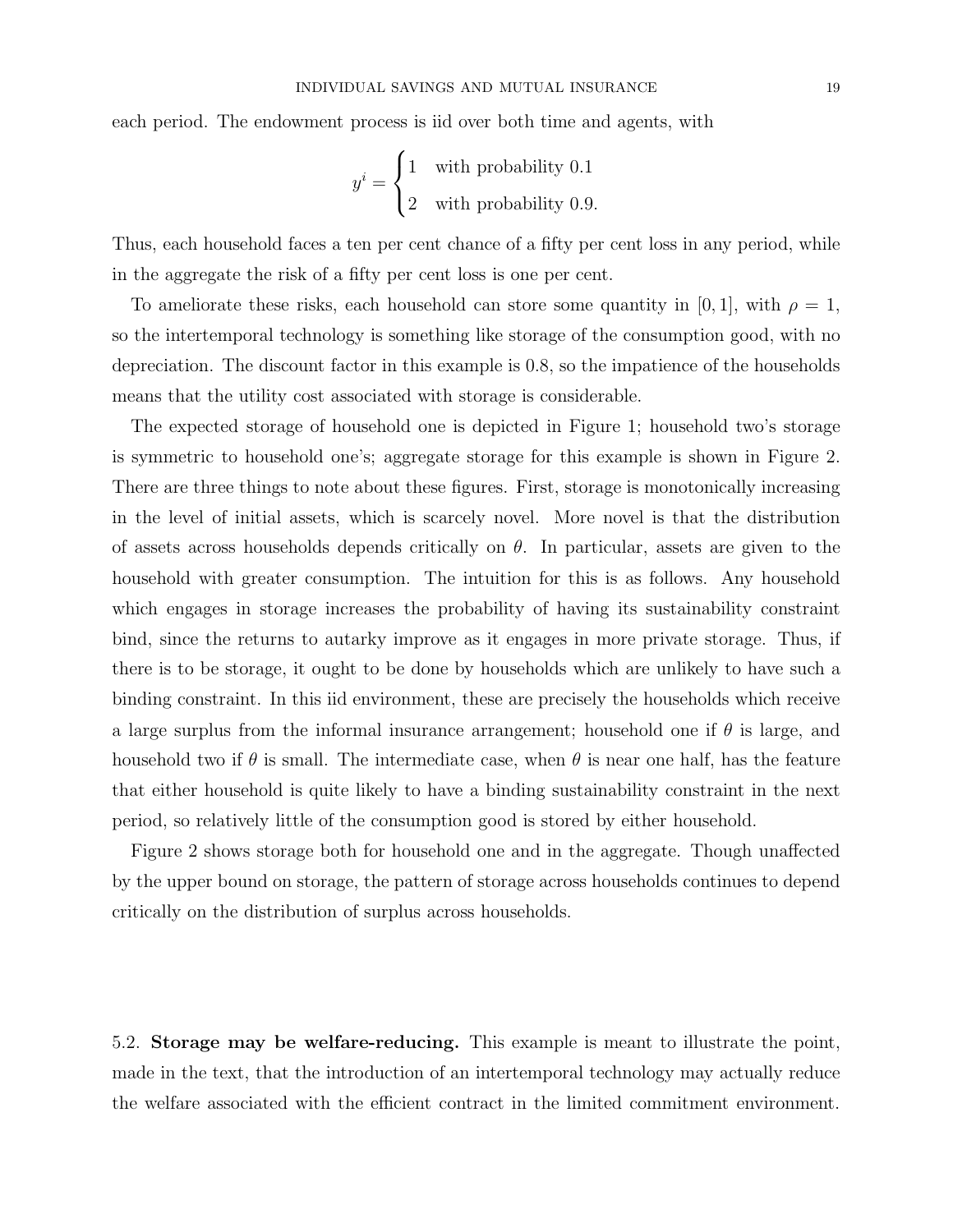

Figure 1. Household 1's Expected Storage



Figure 2. Expected Storage. This figure displays both aggregate storage and storage for household 1, although household 1's storage is largely obscured.

This somewhat perverse result is a consequence of the fact that introducing savings opportunities may increase the value associated with autarky (because the introduction of savings permits the household to self-insure), and thus may reduce the set of sustainable allocations.

To construct the example, we began by specifying identical logarithmic utility functions for each of two households, and an endowment process with no aggregate uncertainty. In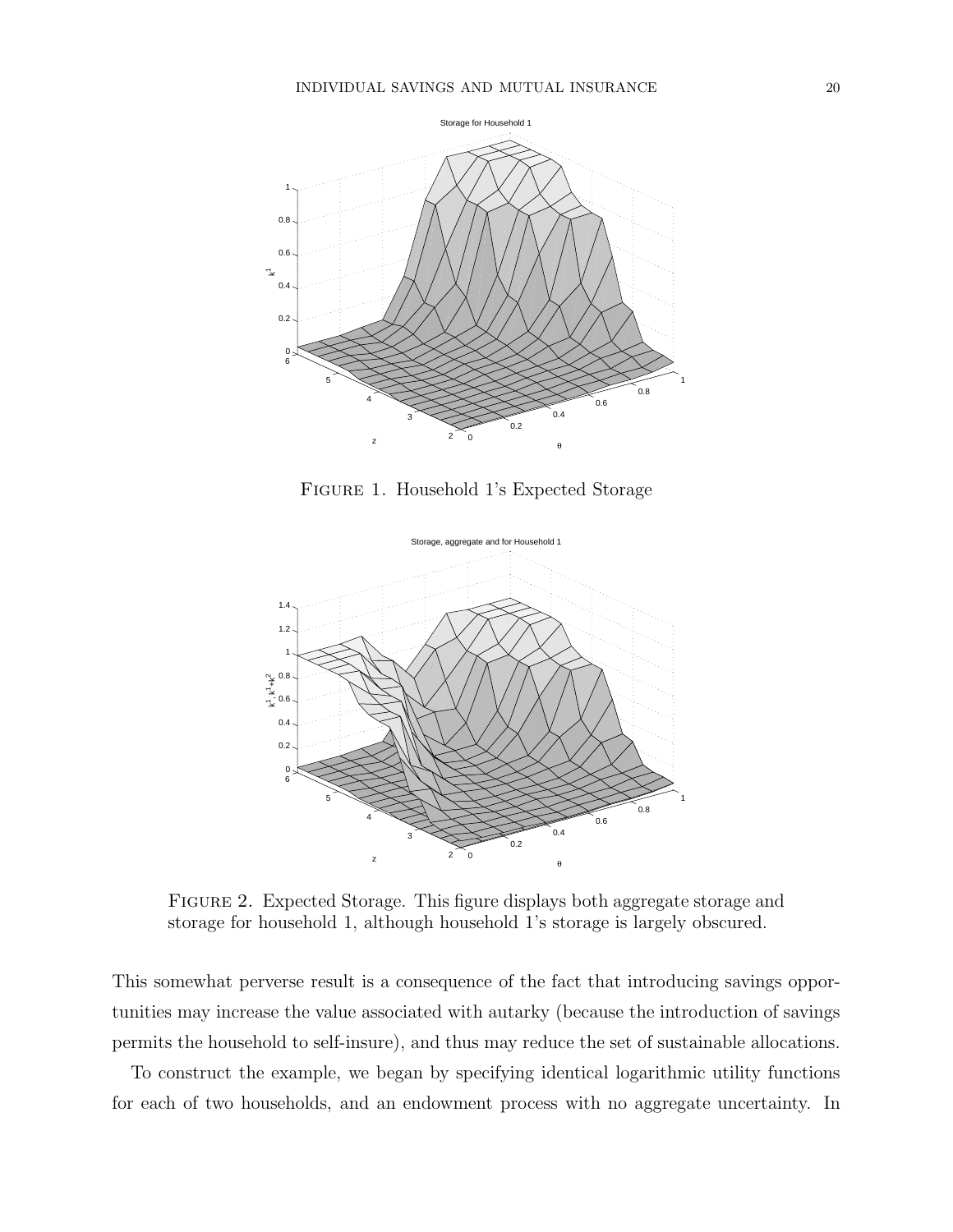

Figure 3. Value and Capital



Figure 4. Savings for Household 1

particular, we choose

(28) 
$$
(y^1, y^2) = \begin{cases} (1/d, d) & \text{with probability } 1/2, \\ (d, 1/d) & \text{with probability } 1/2. \end{cases}
$$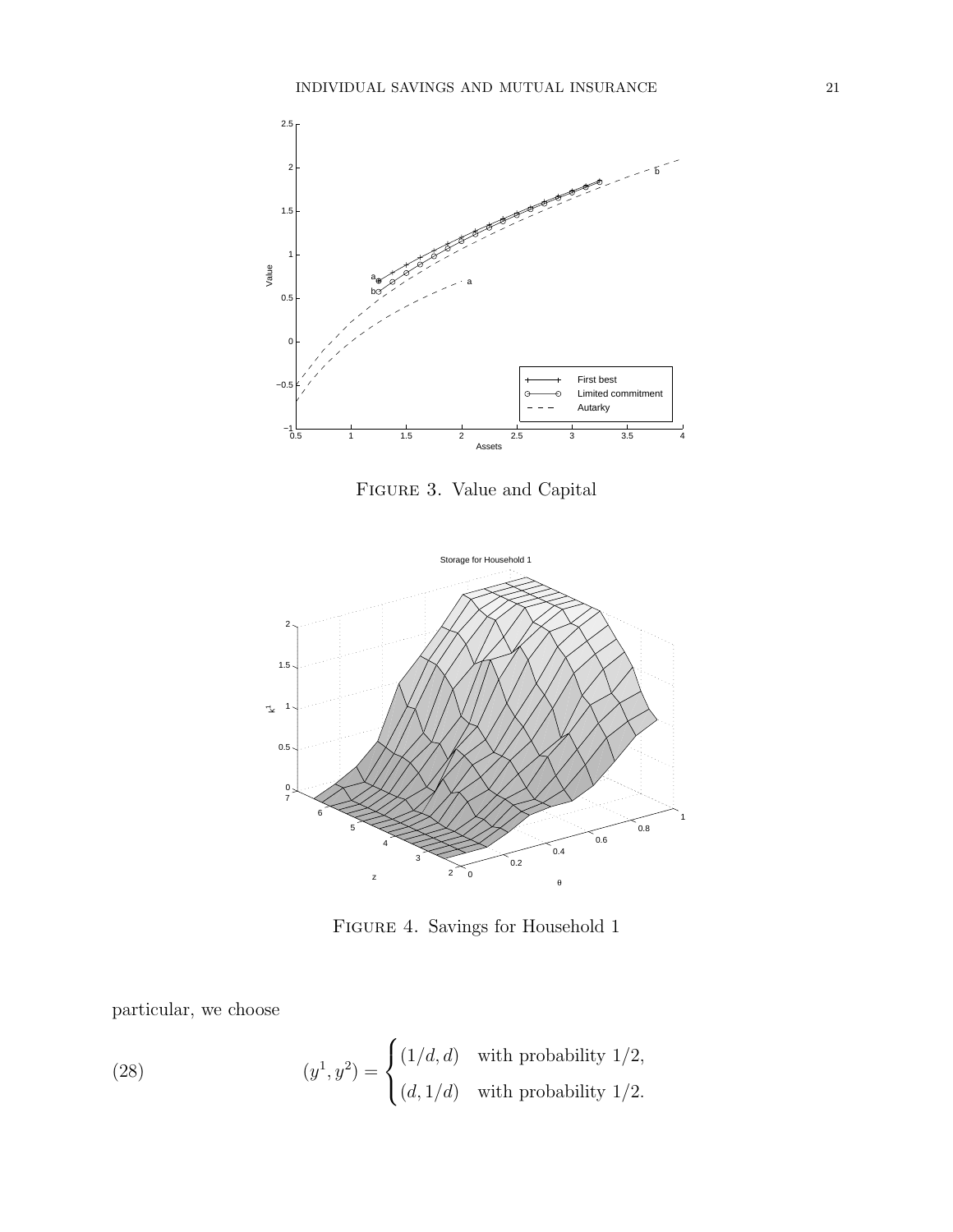

FIGURE 5. Steady State Distribution of Assets and  $\theta$ . The central figure is the level sets of the joint pdf of assets and  $\theta$ ; each line indicates a decile set. The figures on the sides indicate the marginal distributions.

We set  $d = 2$ , and proceeded to compute efficient allocations in six different economies. In particular, we computed solutions to first best, autarkic, and limited commitment economies; both with and without any storage possibilities.

To construct the first best economy, we considered only the symmetric allocations we'd expect to observe when  $\theta = 0.5$ . In the absence of storage, each household simply consumes one half of the aggregate endowment; that is, consumes 1.25 with certainty. We choose the smallest discount factor such that no sustainability constraints would bind, in this example about 0.68, and set the storage cost parameter  $\rho = 1.1\delta$ . With no consumption uncertainty and the rate of return to storage less than the rate of time discount, households will prefer consuming to saving, so the first best allocation is the same either with or without storage possibilities. The value of assets under the first best is shown as the uppermost value function in Figure 3 (marked with  $+$  signs).

Note that in the absence of any intertemporal technology, an autarkist in this example must consume either d or  $1/d$ , each with probability  $1/2$ ; as a consequence, the ex ante expected, discounted utility is zero under autarky. As a consequence, ex post the value of autarky without storage is simply  $\pm \log(d)$ , and doesn't depend on the discount factor  $\delta$ .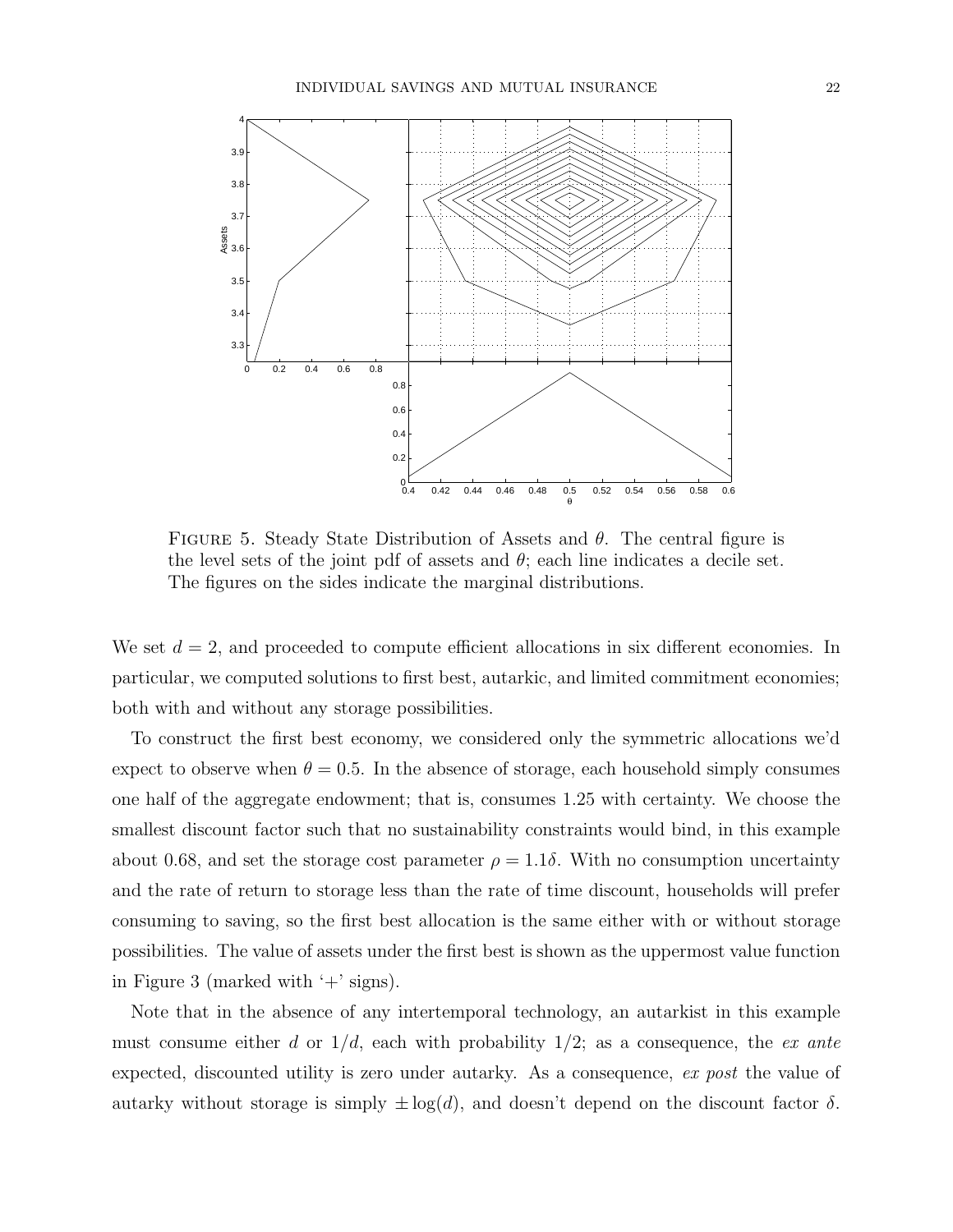### INDIVIDUAL SAVINGS AND MUTUAL INSURANCE 23

|                    | No Storage Storage |      |
|--------------------|--------------------|------|
| First best         |                    |      |
| Autarky            | 60%                | 20%  |
| Limited commitment | 0%                 | 11\% |
|                    |                    |      |

Table 1. Welfare Cost of Storage. The entries in this table indicate the percentage increase in assets necessary to reach the first best level of utility.

The value of autarky without storage is illustrated in Figure 3, as the dashed line marked with an 'a.' The largest value on this line (where assets are equal to 2) is exactly equal to the smallest value under the first best allocation (where assets are equal to 1.25). One useful measure of the welfare loss associated with autarky is the increase in assets held by an autarkist necessary to yield the same level of utility associated with the first best at the original level of assets: in this case this increase is 60 per cent, and is indicated in Table 1.

With storage (and with the other parameters specified above for the first best allocation) the value of stored assets under autarky is given by the dashed line marked with a 'b' in Figure 3. Note that the welfare improvement over autarky without storage is quite considerable; the compensating increase in assets relative to the first best is only 20 per cent.

Turning our attention to the limited commitment economies, recall that we've chosen  $\delta$ such that the limited commitment economy without storage (just) achieves the first best by construction. Because there is no storage, and because aggregates are constant, the value function is defined only at a point, at the circle marked with an 'a' in Figure 3, which coincides with the lower end of the curve of first best values. As we've seen, the introduction of storage increases the value of autarky, but in this example can't improve outcomes in the constrained efficient economy because of the lack of aggregate uncertainty and because we're looking only at the symmetric case where  $\theta = 0.5$ . In fact, by tightening the sustainability constraints, the introduction of a storage technology reduces welfare under the efficient contract by about eleven percent.

Under the example of limited commitment with storage, households resort to some level of precautionary savings despite the fact that there is no aggregate uncertainty and the rate of return to savings is less than the rate of time preference. Household one's asset holdings are shown in Figure 4; household two's assets are, of course, identical, but reflected across the plane defined by  $\theta = 0.5$ .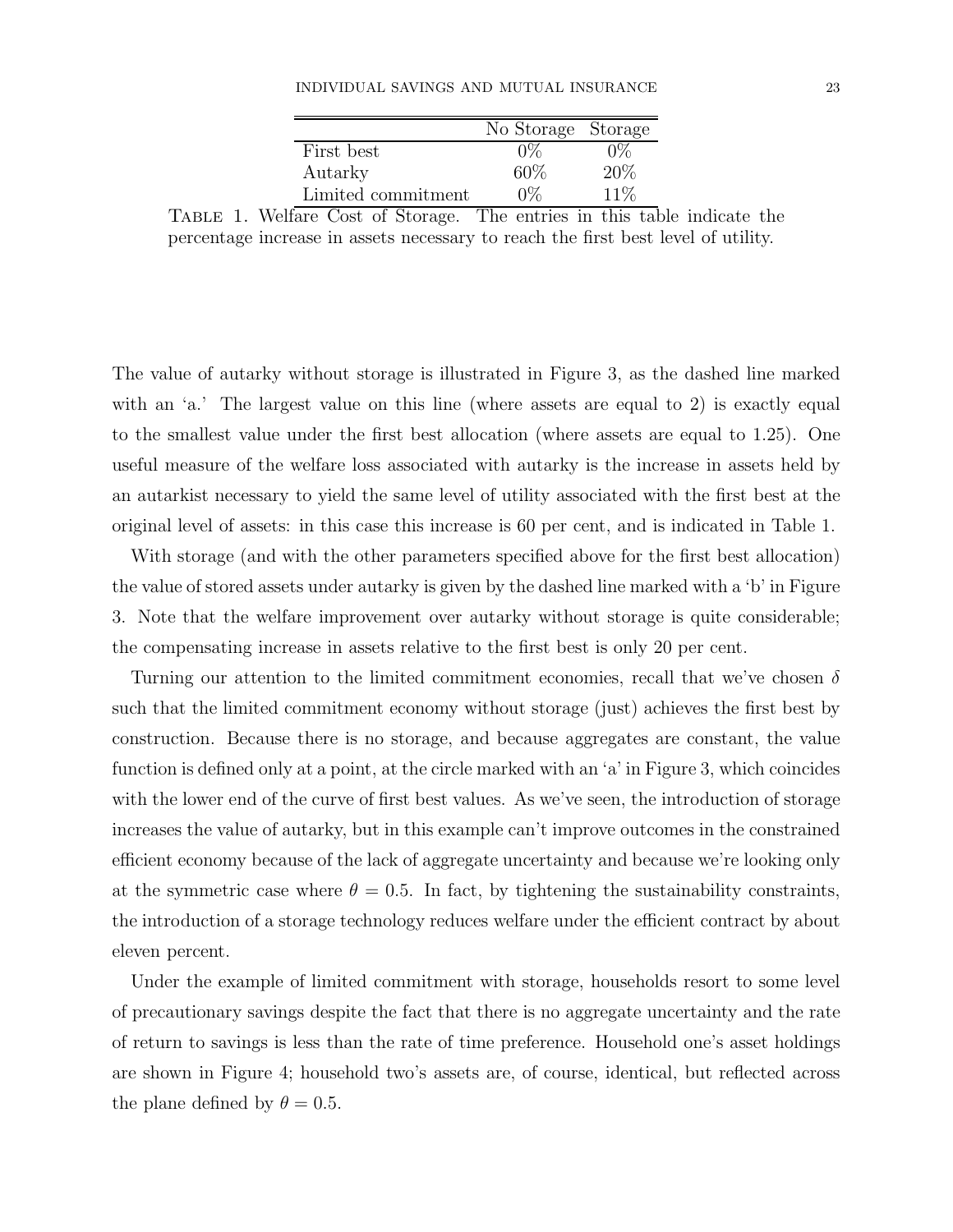

Figure 6. Aggregate Storage



Figure 7. Ex Ante Transfers

Figure 5 displays the steady-state distribution of assets and  $\theta$ ; the central figure shows the level curves of the joint pdf, each curve corresponding to a decile; the remaining figures display the marginal distributions.

5.3. **Storage as an ex ante transfer.** In the examples given above, there were two countervailing effects from engaging in storage: first, storage helps to smooth aggregate resources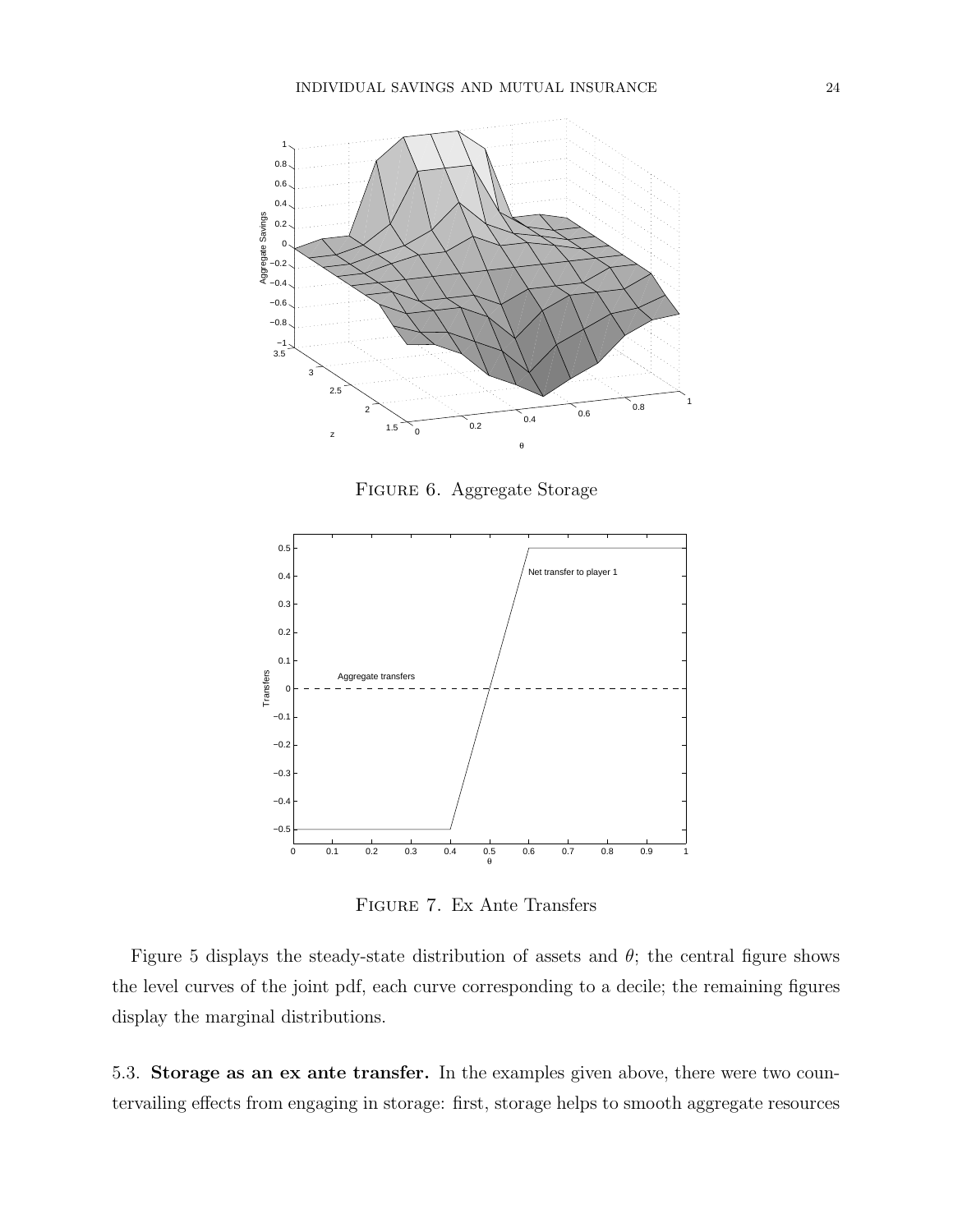over time; but second, individual storage may aggravate the commitment problem by making autarky more attractive.

In this example, we permit both positive and negative storage. Negative storage has a natural interpretation as credit, of course, but even in the absence of credit, a negative level of storage by one household may be interpreted as a transfer to the second household, provided that the second household's storage is positive. This implicit transfer may be interpreted as "posting a bond" by the household whose sustainability constraint is more likely to be binding. Gauthier, Poitevin, and González (1997) has a similar result on the welfare consequences of ex ante transfers in an economy with limited commitment, but only when aggregate storage is zero; our results here suggest that their finding can be extended to economies with considerably richer intertemporal technologies.

In this section, we use the same endowment process as in Section 5.2, but with  $d = 2$ . The discount factor  $\delta$  is set equal to the price of a unit bond,  $\rho$ . This fact, combined with the stationarity of the income process and the lack of any aggregate income risk implies that an aggregate storage of zero is a steady state. This means that for  $z = 2.5$ , we predict that in an efficient equilibrium there will be no net storage, regardless of the distribution of utility. This prediction is confirmed by Figure 6. An accompanying prediction is that for  $z > 3$ , aggregate storage will be positive, while for  $z < 3$ , storage ought to be negative unless some of the sustainability constraints are binding. This prediction is also confirmed by the figure; there is no aggregate storage at distributional extremes, because the value of 'posting a bond' exceeds the value of aggregate storage.

The lack of variation in aggregate storage in the steady state masks a great deal of individual activity. Figure 7 shows the storage engaged in by household one at the steady state equilibrium for which  $z = 2.5$ . One can see that for values of  $\theta$  less than one half, household one posts a bond of  $1/2$ ; for values of  $\theta$  greater than one half, household two posts a bond, which household one holds.

### 6. Conclusion

We've examined a dynamic game of mutual insurance when households can also choose to self-insure, and have the option of reneging on any mutual insurance agreement. Accordingly, any mutual insurance arrangements must be self-enforcing. Permitting individual savings has three effects on these self-enforcing arrangements. First of all, when the the aggregate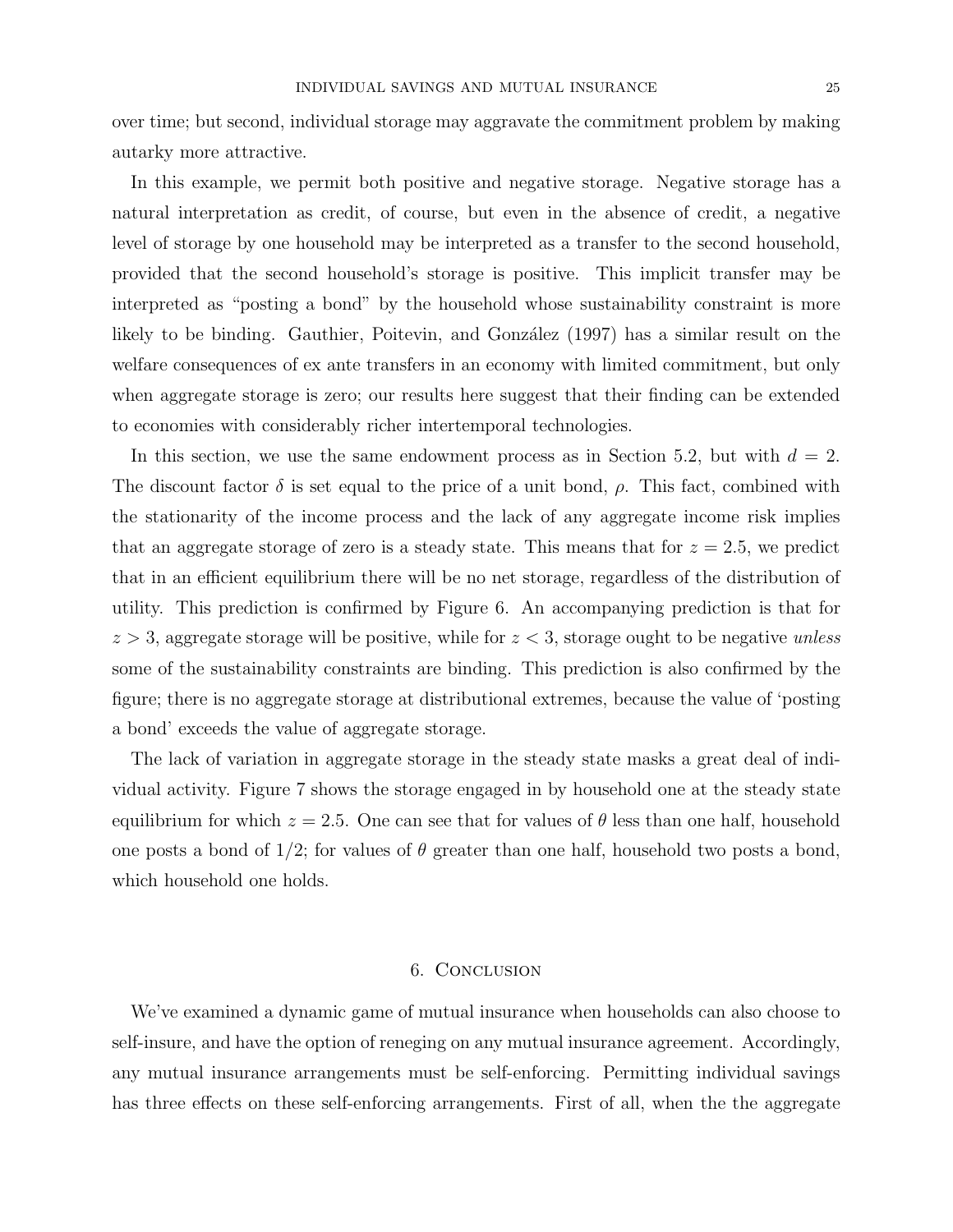endowment is uncertain, individual savings may help to smooth aggregate consumption. Second, a household with large savings may find autarky relatively attractive, and so permitting savings can have the effect of limiting the scope of mutual insurance. Third, households can use their ability to save as a partial substitute for commitment—by transferring savings from one household to another, the first household in effect posts a bond which she forfeits should she renege.

The first and third effects mentioned above improve ex ante welfare, but the second tends to reduce it, so overall the effect of savings opportunities on welfare is ambiguous. However, two other interesting features emerge from this game. First, consumption in a efficient subgame perfect equilibrium obeys a modified Euler equation. In particular, households with a small surplus from the mutual insurance arrangement will also be 'liquidity constrained,' in the sense that those households' intertemporal marginal rate of substitution will be greater than the intertemporal marginal rate of transformation.

In contrast to the literature on liquidity constraints, it's important to note that households in our model face a liquidity constraint not because they hold few assets, but rather they hold few assets and face a liquidity constraint because efficient allocation given the distribution of promised utilities and given the stock of aggregate resources demands it. Households facing a liquidity constraint will find autarky less attractive, because their expected marginal utility is larger in future periods. These same households may be assigned low levels of savings for the same reason; if they were to hold large stocks of assets, autarky would be relatively more attractive.

Second, the distribution of storable assets becomes a key part of the equilibrium. In the standard analysis of competitive equilibrium (when households have identical preferences), those households with more assets will also receive more consumption. The game presented in this paper turns this result on its head—households with more consumption are apt to be assigned more assets. What emerges is a theory of a dynamic distribution, in which shifts in the ownership of storable assets help to support an equilibrium in which the owners of those assets also hold a larger claim to the aggregate endowment.

# **APPENDIX**

The appendix shows how the equations  $(14)-(16)$  are derived from the first-order conditions to the dynamic programming problem of Section 2.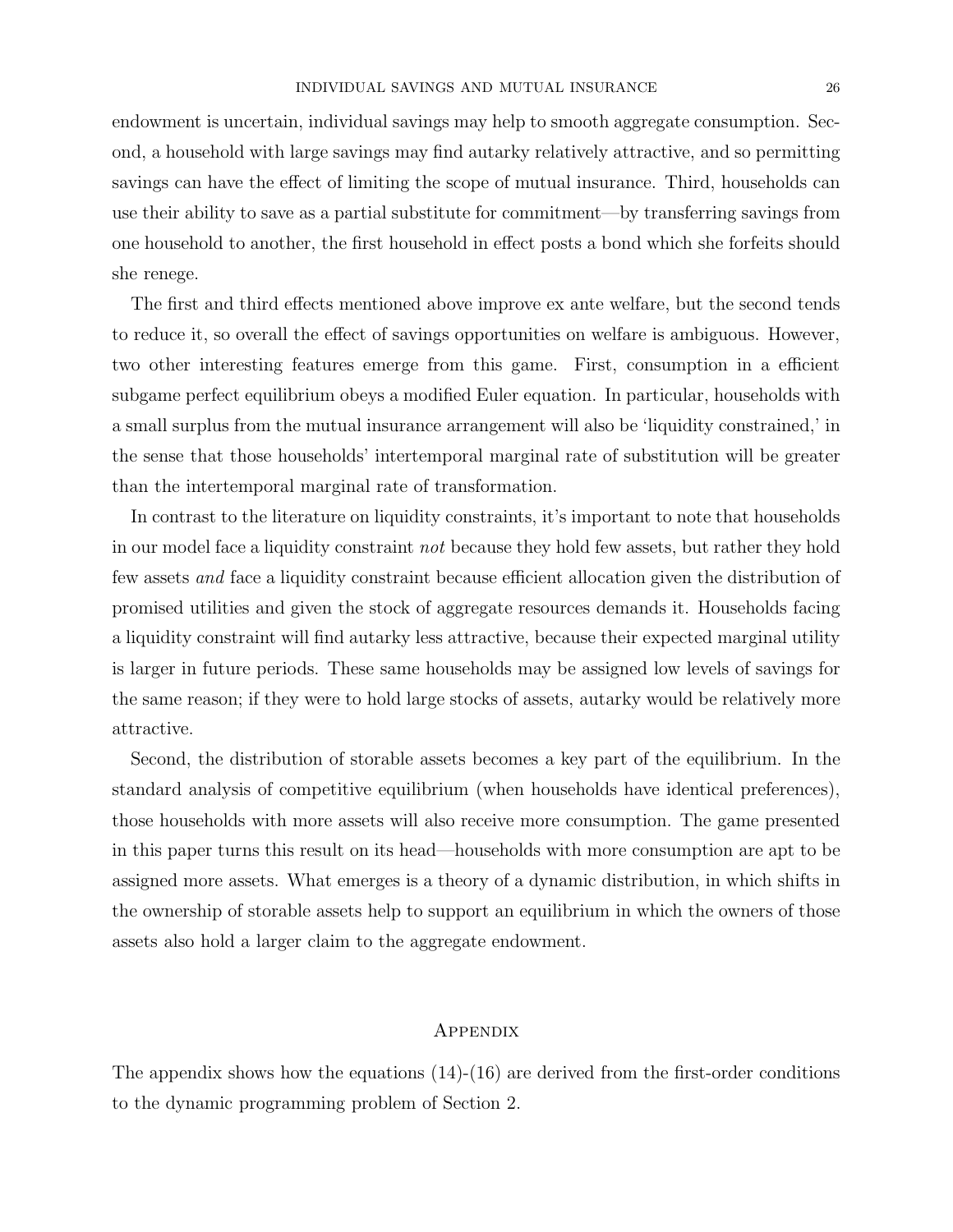First, differentiating with respect to  $c_s^i(t)$  gives

(A.1) 
$$
u'_H(c_s^H(t)) = \lambda_s^i(t)u'_i(c_s^i(t)), \quad \forall i \in \mathcal{H}
$$

where  $\lambda_s^H(t) \equiv 1$ . Rearranging (A.1) gives equation (15) in the text. Next differentiating with respect to  $z_r(t+1)$  gives

$$
\rho \lambda_s^i(t) u_i'(c_s^i(t)) = \delta \sum_{r=1}^S \pi_{sr} \frac{\partial U_r^H(\cdots)}{\partial z_r(t+1)} (1 + \phi_r^H(t+1))
$$
  

$$
-\delta \sum_{r=1}^S \pi_{sr} \frac{\partial Z_r^i(z_r^i(t+1))}{\partial z_r(t+1)} \phi_r^i(t+1) + \omega^i(t+1) \qquad \forall i \in \mathcal{H}
$$
  
(A.2)

and differentiating with respect to the future expected discounted utilities  $U_r^i(t+1)$  gives

(A.3) 
$$
\lambda_s^i(t) = -\frac{\partial U_r^H(\cdots)}{\partial U_r^i(t+1)}(1+\phi_r^H(t+1)) - \phi_r^i(t+1) \qquad \forall i \neq H
$$

There are also the following envelope conditions:

(A.4) 
$$
\frac{\partial U_s^H(\cdots)}{\partial U_s^i(t)} = -\lambda_s^i(t) \qquad \forall i \neq H
$$

(A.5) 
$$
\frac{\partial U_s^H(\cdots)}{\partial z_s(t)} = -\lambda_s^i(t)u_i'(c_s^i(t)) \qquad \forall i \in \mathcal{H}
$$

Advancing (A.4) and (A.5) forward by one period gives

(A.6) 
$$
\frac{\partial U_r^H(\cdots)}{\partial U_r^i(t+1)} = -\lambda_r^i(t+1) \qquad \forall i \neq H
$$

(A.7) 
$$
\frac{\partial U_r^H(\cdots)}{\partial z_r(t+1)} = -\lambda_r^i(t+1)u_i'(c_r^i(t+1)) \qquad \forall i \in \mathcal{H}
$$

where  $\lambda_r^H(t+1) \equiv 1$ . Then substituting (A.6) into (A.3) gives (16) and substituting (A.7) into (A.2) gives (14) in the text.